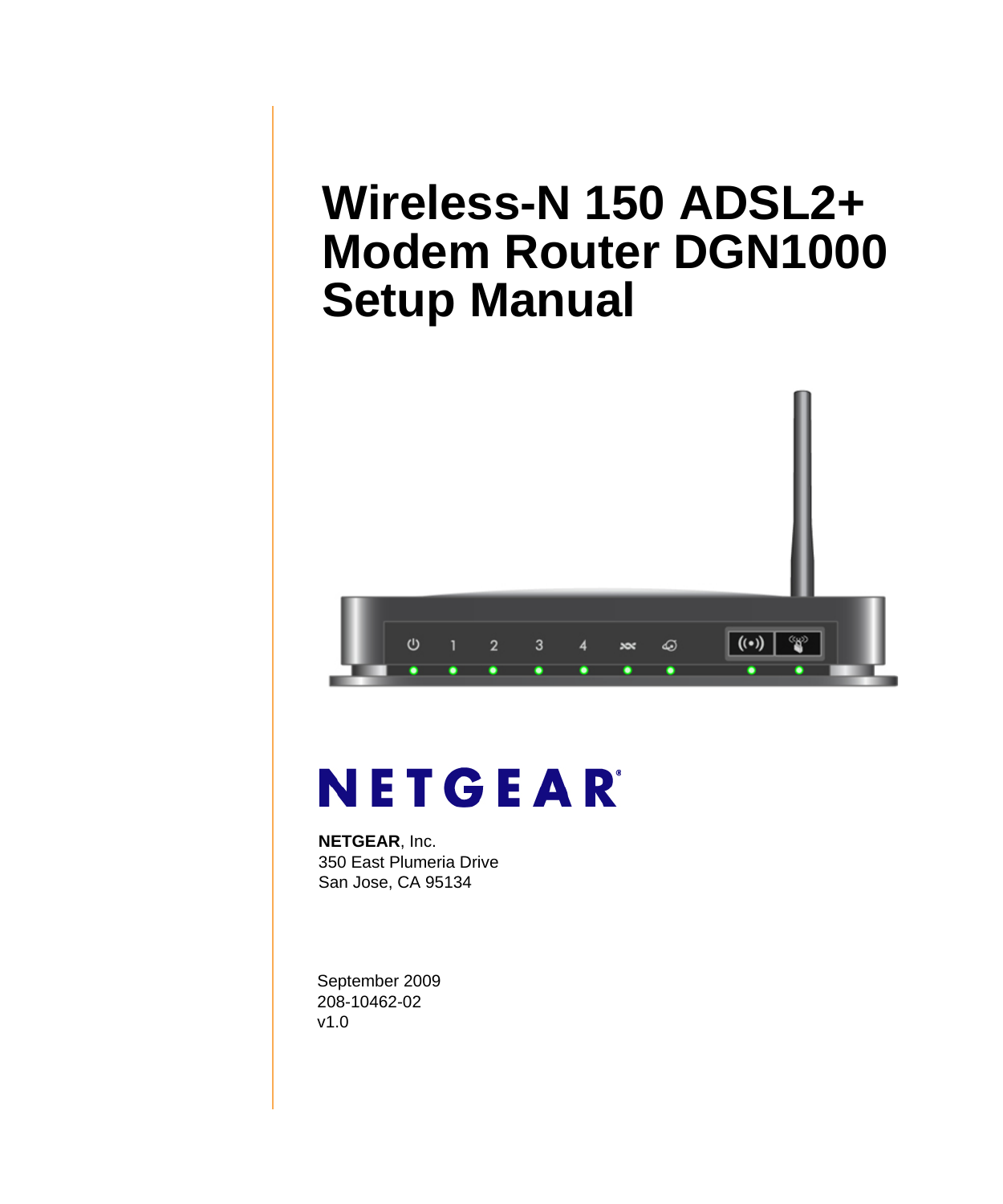©2009 by NETGEAR, Inc. All rights reserved.

#### **Trademarks**

NETGEAR and the NETGEAR logo are trademarks of NETGEAR, Inc. Microsoft, Windows, and Windows NT are registered trademarks of Microsoft Corporation. Other brand and product names are registered trademarks or trademarks of their respective holders.

#### **Statement of Conditions**

In the interest of improving internal design, operational function, and/or reliability, NETGEAR reserves the right to make changes to the products described in this document without notice.

NETGEAR does not assume any liability that may occur due to the use or application of the product(s) or circuit layout(s) described herein.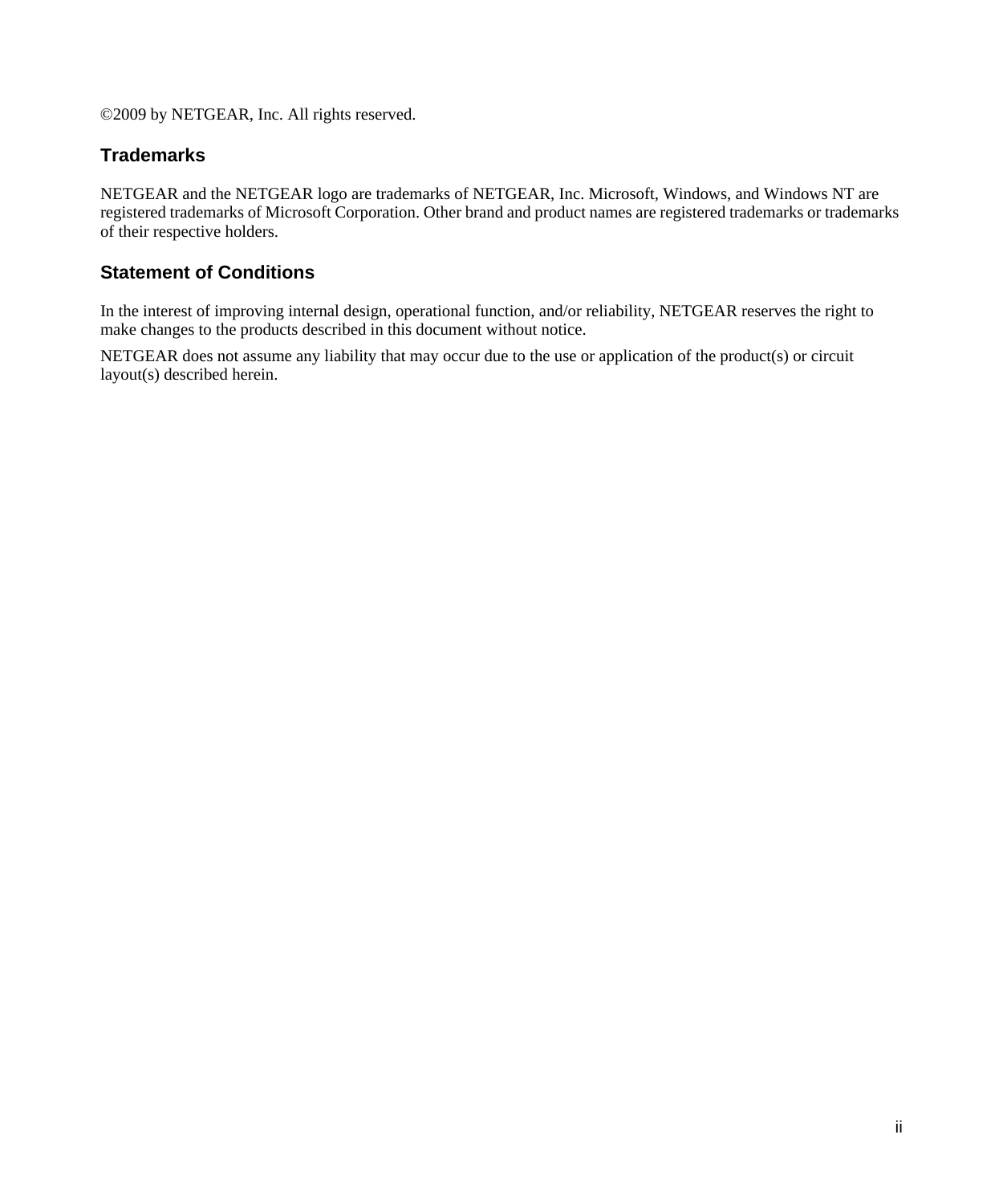## **Contents**

### Wireless-N 150 ADSL2+ Modem Router DGN1000 Setup Manual

| <b>Getting to Know Your Wireless Router</b>                                |
|----------------------------------------------------------------------------|
|                                                                            |
|                                                                            |
|                                                                            |
|                                                                            |
|                                                                            |
|                                                                            |
|                                                                            |
| <b>Installing Your Router Using the</b>                                    |
| <b>Smart Wizard</b>                                                        |
|                                                                            |
|                                                                            |
|                                                                            |
| <b>Installing Your Router Manually</b><br>(Advanced, Mac, and Linux Users) |
|                                                                            |
|                                                                            |
|                                                                            |
|                                                                            |
|                                                                            |
|                                                                            |
| <b>Configuring Your Wireless Network</b>                                   |
|                                                                            |
|                                                                            |
| <b>Troubleshooting</b>                                                     |
|                                                                            |
|                                                                            |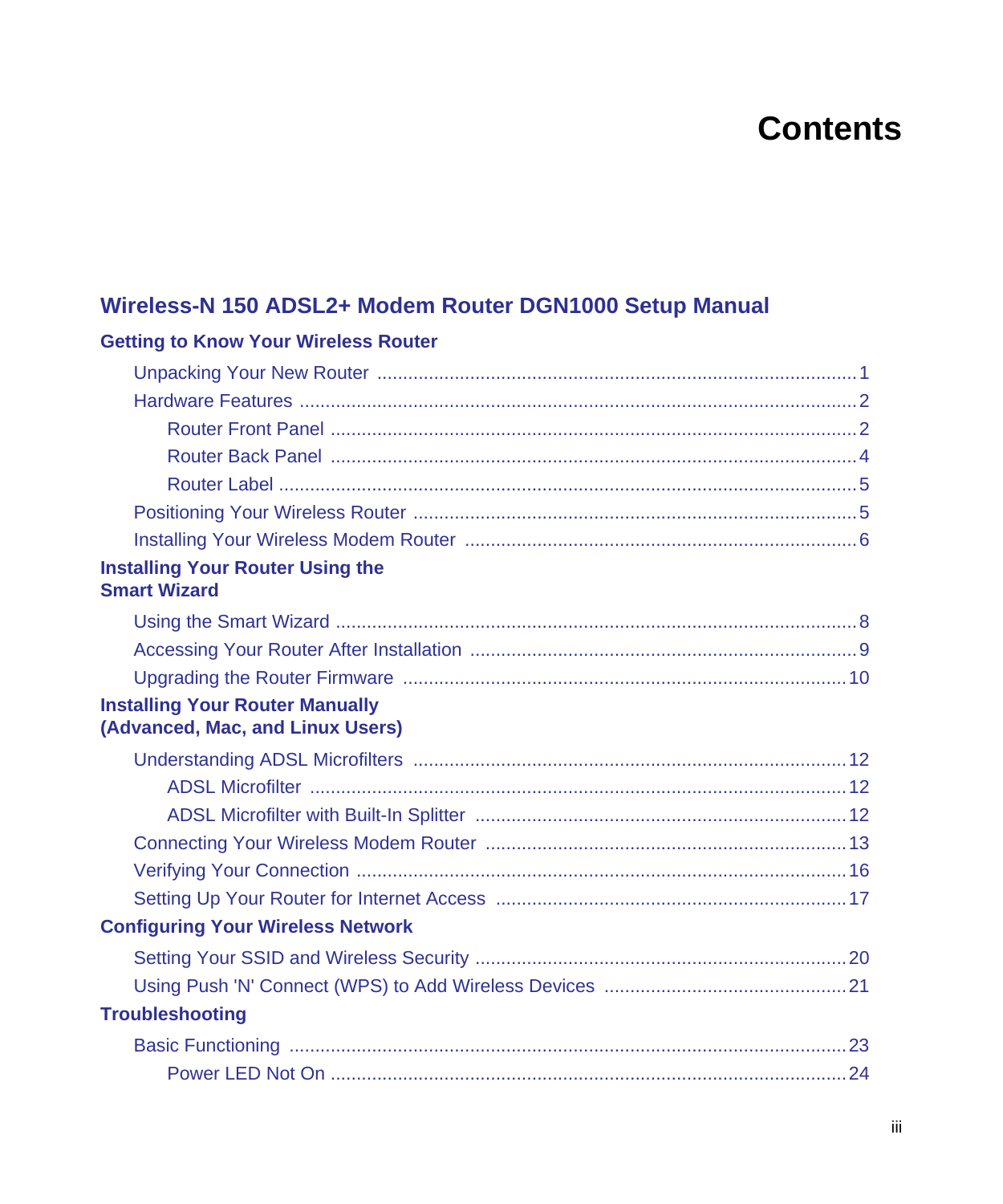| <b>Technical Specifications</b>        |  |
|----------------------------------------|--|
|                                        |  |
|                                        |  |
| <b>Related Documents</b>               |  |
| <b>Registration and Certifications</b> |  |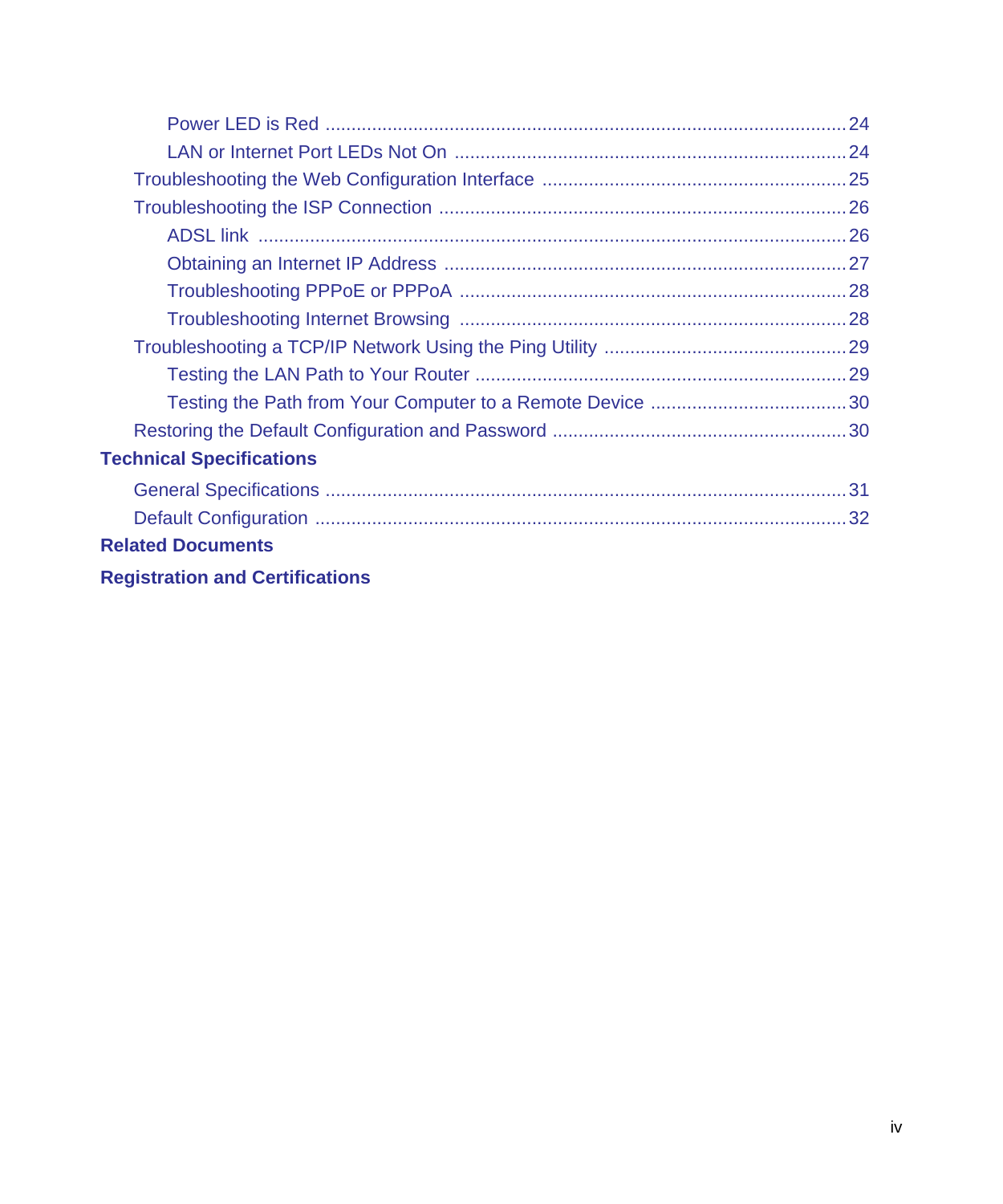# <span id="page-4-0"></span>**Getting to Know Your Wireless Router**

Congratulations on your purchase of a NETGEAR® high-speed wireless router, the Wireless-N 150 ADSL2+ Modem Router.

Before you begin installing your router, check the package contents (see ["Unpacking Your New](#page-4-1)  [Router" on page 1\)](#page-4-1). Become familiar with the front and back panels of your router—especially the LEDs—and the important information on the router label (see ["Hardware Features" on page 2\)](#page-5-0). Then, read the section on ["Positioning Your Wireless Router" on page 5](#page-8-1) to ensure that you have selected the best location to install your router.

This chapter describes how to set up the wireless modem router on your Local Area Network (LAN) and connect to the Internet. It describes how to set up your wireless modem router for Internet access and configure basic wireless connectivity.

## <span id="page-4-2"></span><span id="page-4-1"></span>**Unpacking Your New Router**

Your router should contain the following items:

- Wireless-N 150 ADSL2+ Modem Router
- AC power adapter (varies by region)
- Category 5 (Cat 5) Ethernet cable
- Telephone cable with RJ-11 connector
- Microfilters (quantity and type vary by region)
- *Resource CD*, including:
	- The Smart Wizard Installation Assistant
	- This manual
	- Warranty and Support Information

If any of the parts are incorrect, missing, or damaged, contact your NETGEAR dealer. Keep the carton, including the original packing materials, in case you need to return the product for repair.

Place your router in a suitable area for installation (near an AC power outlet and accessible to the Ethernet cables for your wired computers).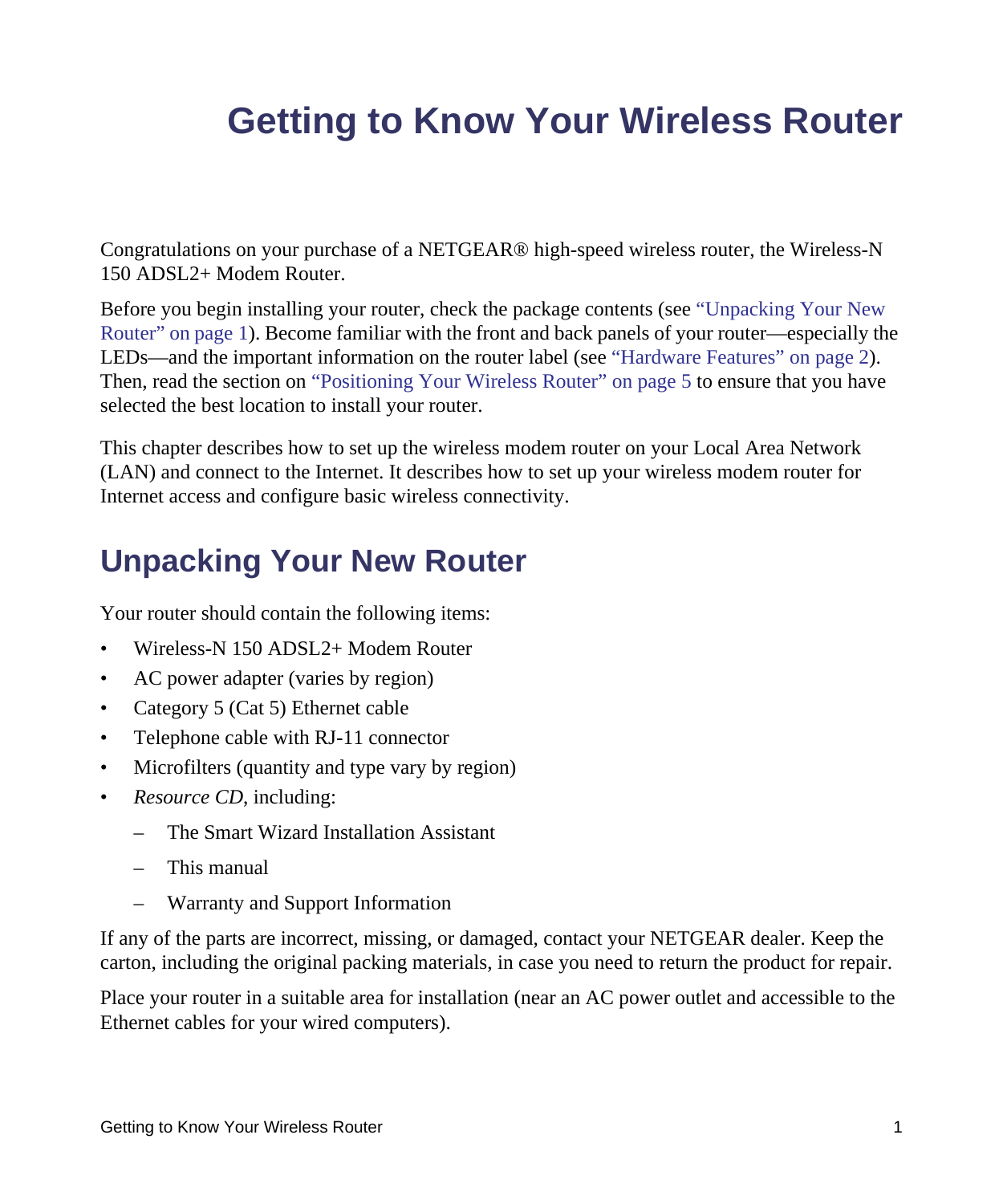## <span id="page-5-2"></span><span id="page-5-0"></span>**Hardware Features**

Before you install and connect your router, take a moment to become familiar with the front and back panels of the router—especially the LEDs on the front panel.

### <span id="page-5-1"></span>**Router Front Panel**

The wireless modem router front panel shown below contains status LEDs.



**Figure 1**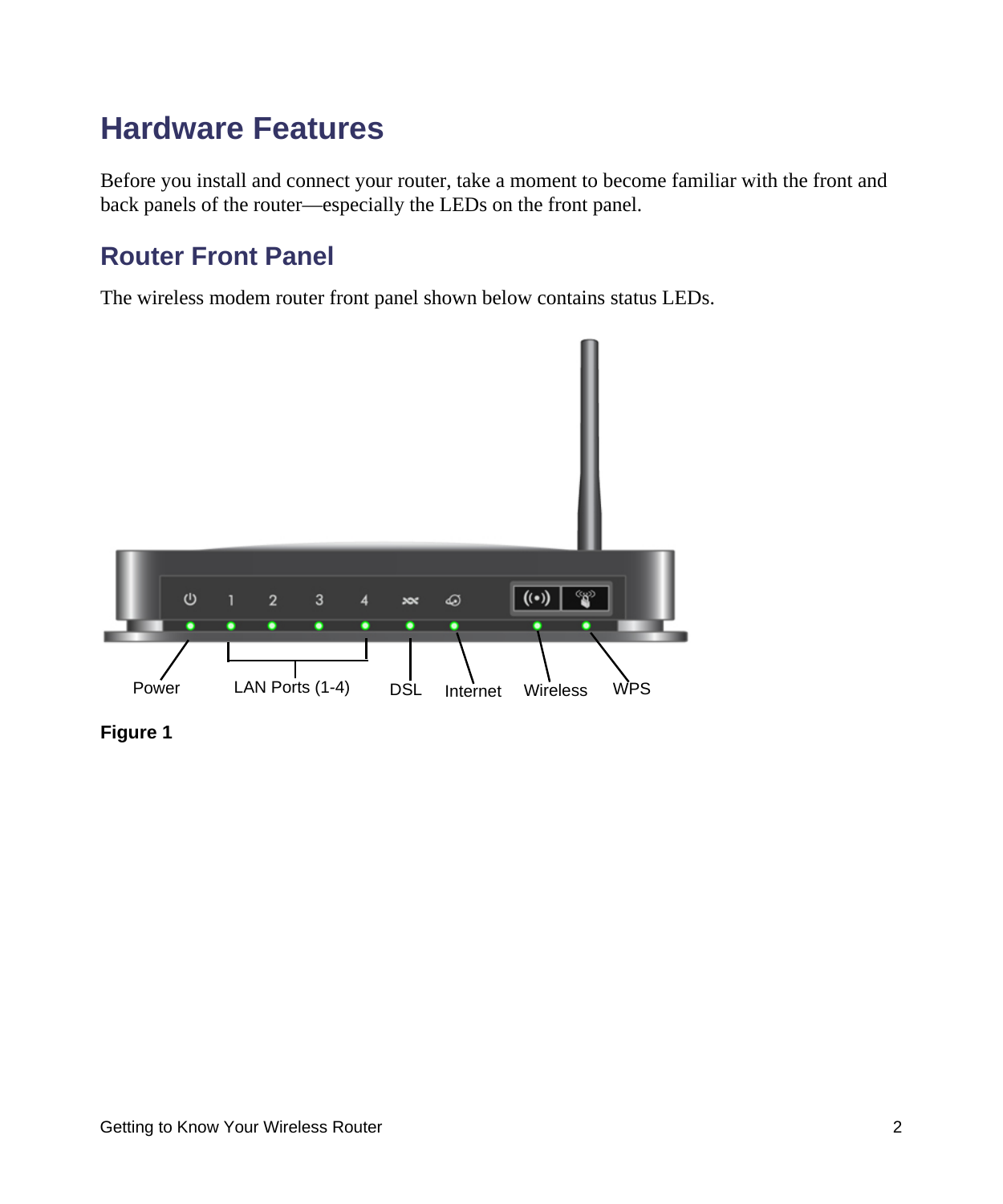You can use the LEDs to verify various conditions.[Table 1](#page-6-0) describes each LED.

| Label            | <b>LED Activity</b>   | <b>Description</b>                                                                                                                                                                                                                      |
|------------------|-----------------------|-----------------------------------------------------------------------------------------------------------------------------------------------------------------------------------------------------------------------------------------|
| Power            | Solid Green           | Power is supplied to the router.                                                                                                                                                                                                        |
|                  | Solid Red             | POST (Power-On Self-Test) failure or device malfunction                                                                                                                                                                                 |
| $\bigcirc$       | Off                   | Power is not supplied to the router                                                                                                                                                                                                     |
|                  | Factory reset         | Lights momentarily when the reset button is pressed for 6 seconds,<br>then blinks red three times when released. It then turns green as the<br>gateway resets to the factory defaults.                                                  |
| <b>LAN Ports</b> | Solid Green           | The Local port has detected an Ethernet link with a device.                                                                                                                                                                             |
| $1 - 4$          | <b>Blinking Green</b> | Data is being transmitted or received.                                                                                                                                                                                                  |
| 1                | Off                   | No link is detected on this port.                                                                                                                                                                                                       |
|                  |                       |                                                                                                                                                                                                                                         |
| <b>DSL</b>       | Solid Green           | The ADSL port is synchronized with an ISP's network-access device.                                                                                                                                                                      |
|                  | <b>Blinking Green</b> | Indicates ADSL training—ADSL is synchronizing with the DSLAM.                                                                                                                                                                           |
| XX               | Off                   | The unit is off or there is no IP connection.                                                                                                                                                                                           |
| Internet Port    | Solid Green           | There is an Internet session. If the session is dropped due to an idle<br>timeout, and an ADSL connection is still present, the light will remain<br>green. If the session is dropped for any other reason, the light will<br>turn off. |
|                  | Solid Red             | IP connection failed (no DHCP or PPoE response, PPPoE<br>authentication failed, etc.)                                                                                                                                                   |
|                  | <b>Blinking Green</b> | Data is being transmitted over the ADSL port.                                                                                                                                                                                           |
|                  | Off                   | No Internet connection detected or device in bridged mode.                                                                                                                                                                              |
| Wireless         | Solid Green           | Indicates that the Wireless port is initialized.                                                                                                                                                                                        |
|                  | <b>Blinking Green</b> | Data is being transmitted or received over the wireless link.                                                                                                                                                                           |
| $(\mathbf{r})$   | Off                   | The Wireless Access Point is turned off.                                                                                                                                                                                                |
| <b>WPS</b>       | Solid Green           | Indicates that wireless security has been enabled.                                                                                                                                                                                      |
|                  | <b>Blinking Green</b> | WPS-capable device is connecting to the device.                                                                                                                                                                                         |
|                  | Off                   | WPS has not been set or enabled.                                                                                                                                                                                                        |

<span id="page-6-0"></span>**Table 1. LED Descriptions**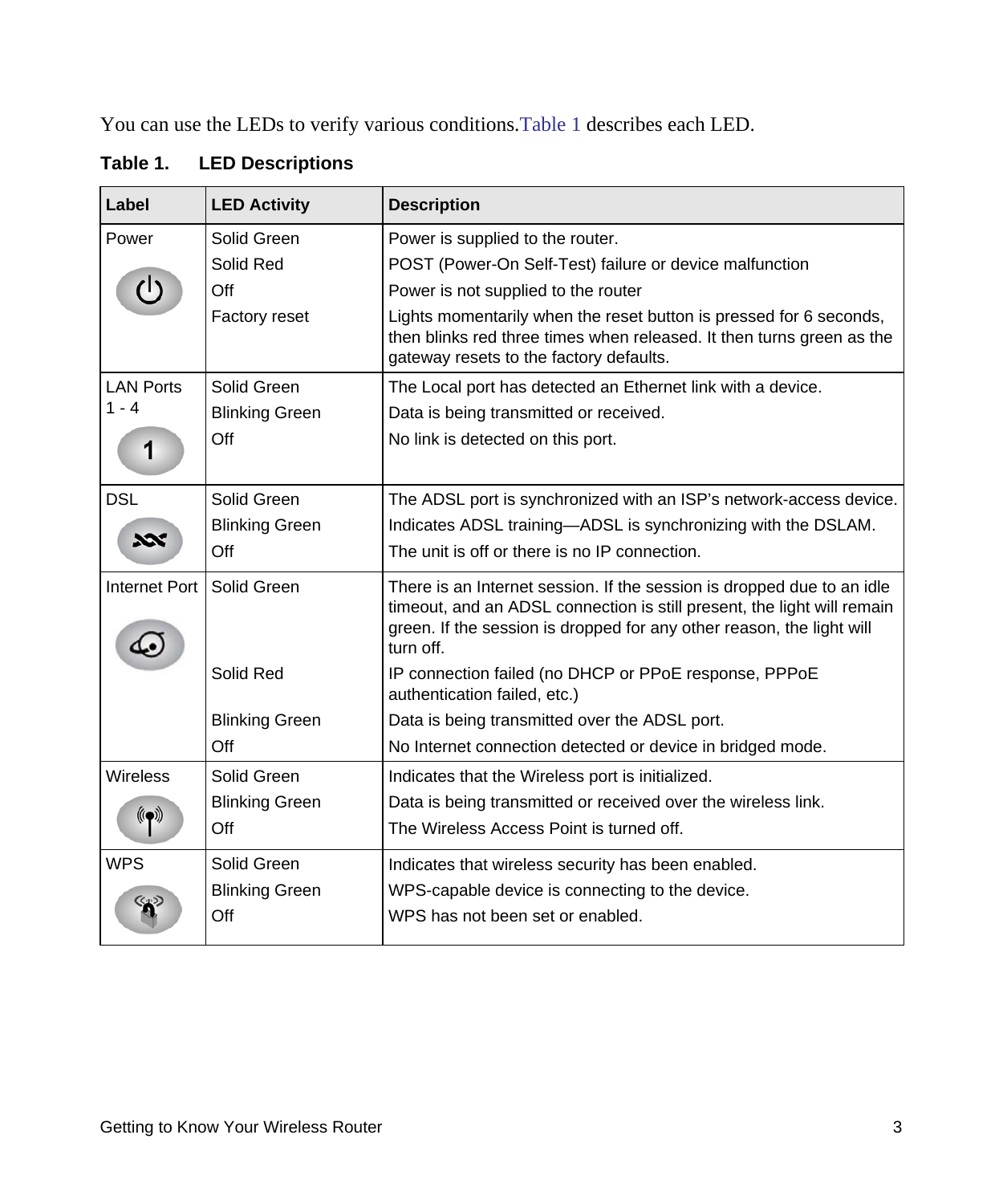### <span id="page-7-0"></span>**Router Back Panel**

The back panel of the wireless modem router contains port connections.



#### **Figure 2**

Viewed from left to right, the rear panel contains the following elements:

- 1. RJ-11 ADSL port for connecting the wireless modem router to an ADSL line
- 2. Four Local Ethernet RJ-45 LAN ports for connecting the wireless modem router to the local computers
- 3. Power On/Off button
- 4. AC power adapter input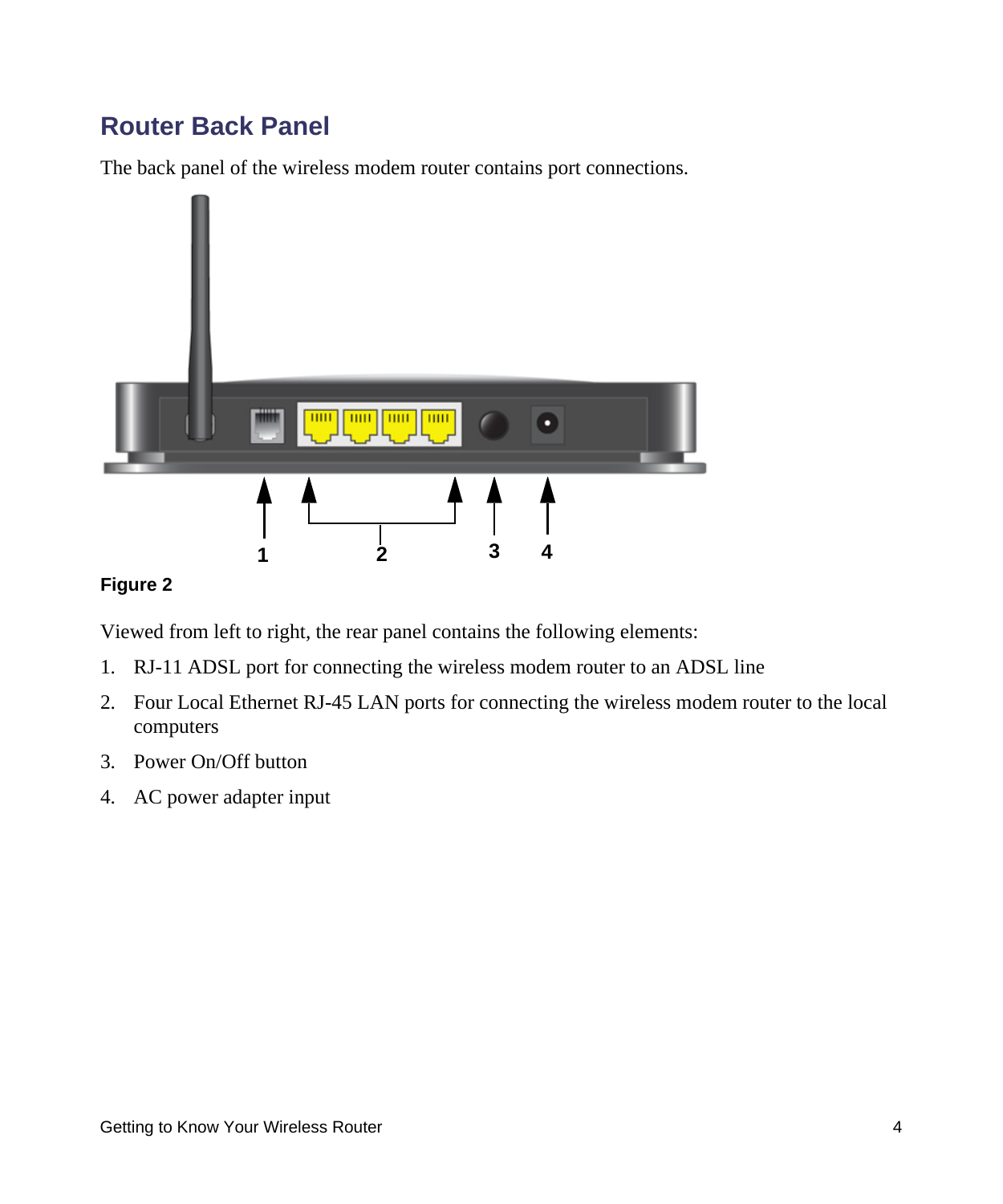### <span id="page-8-0"></span>**Router Label**

The label on the bottom of the wireless modem router shows the router's MAC address, serial number, security PIN, and factory default login information.



**Factory Default Reset.** Press for 6 seconds to reset the router to its factory default settings.

#### **Figure 3**

## <span id="page-8-2"></span><span id="page-8-1"></span>**Positioning Your Wireless Router**

The wireless modem router lets you access your network from virtually anywhere within the operating range of your wireless network. However, the operating distance or range of your wireless connection can vary significantly depending on the physical placement of your router. For example, the thickness and number of walls the wireless signal must pass through may limit the range. For best results, place your router:

- Near the center of the area where your computers and other devices will operate, preferably within line of sight to your wireless devices.
- Accessible to an AC power outlet and near Ethernet cables for wired computers.
- In an elevated location such as a high shelf, keeping the number of walls and ceilings between the wireless modem router and your other devices to a minimum.
- Away from electrical devices which are potential sources of interference, such as ceiling fans, home security systems, microwaves, or the base for a cordless phone.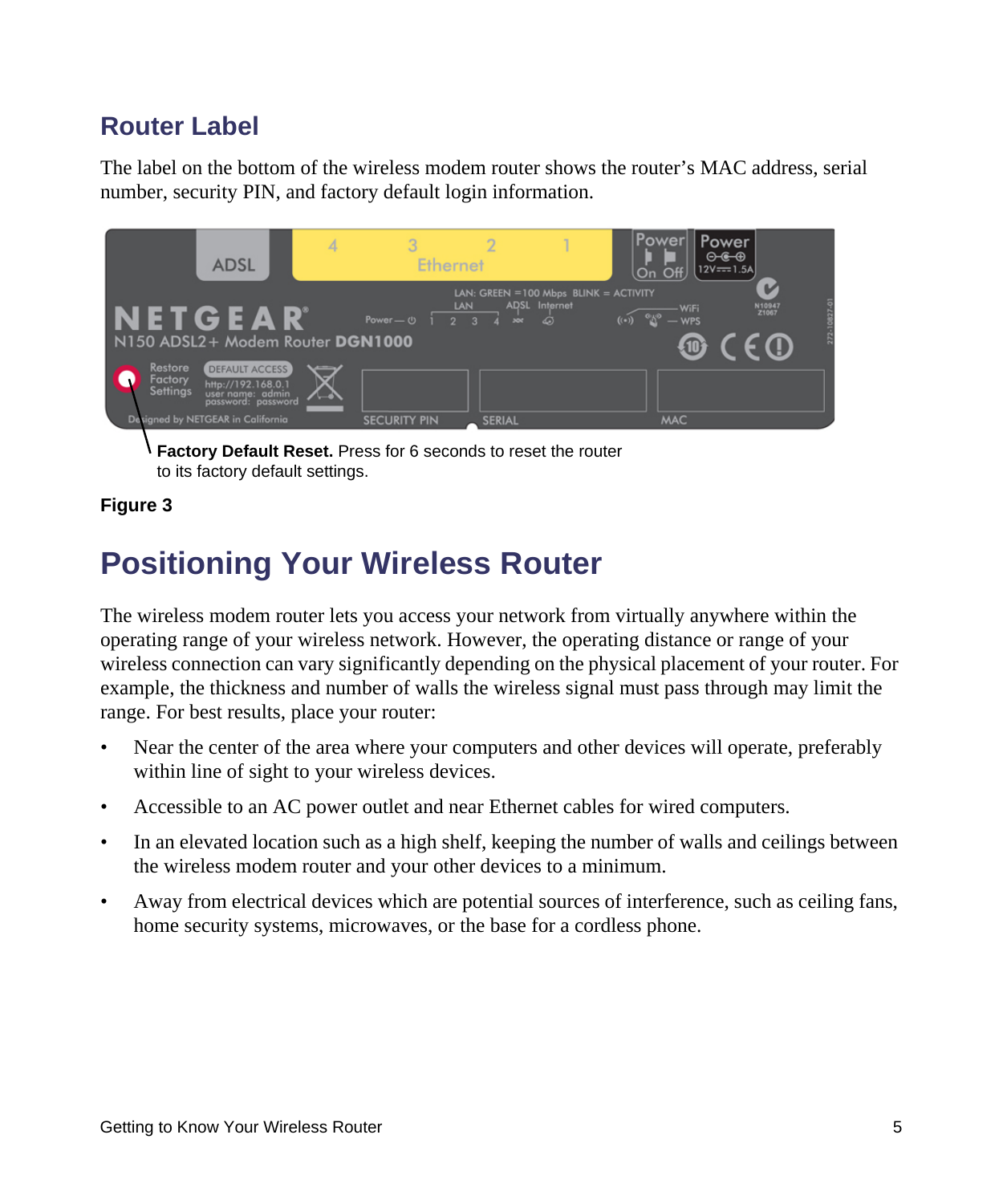• Away from any large metal surfaces, such as a solid metal door or aluminum studs. Large expanses of other materials such as glass, insulated walls, fish tanks, mirrors, brick, and concrete can also affect your wireless signal.



Failure to follow these guidelines can result in significant performance degradation or an inability to wirelessly connect to the Internet.

### <span id="page-9-0"></span>**Installing Your Wireless Modem Router**

To help you set up your router and get on the Internet quickly, the *Resource CD* contains a Smart Wizard™. The Smart Wizard walks you through the steps required to connect your router, microfilters, and PC(s); configure your wireless settings; and enable wireless security for your network. When you have finished, you will be Internet ready!



You can set up your wireless modem router using one of two methods:

- **Smart Wizard Setup**: The Smart Wizard setup is available on your *Resource CD*. See ["Installing Your Router Using the Smart Wizard" on page 8](#page-11-2) to use the Smart Wizard.
	- This is the easiest option. The wizard guides you through the setup process. It automates many of the steps and verifies that the steps have been successfully completed.
	- Smart Wizard requires a PC running Microsoft Windows..

Before running the Smart Wizard on a corporate PC to set up your home router, check with your company's network support staff. Corporate network settings or Virtual Private Network (VPN) client software may conflict with the default settings of a home router. If you are unsure about whether there might be a conflict, use a different computer.

• **Manual Setup**: If you cannot or prefer not to use the Smart Wizard, see "Installing Your" [Router Manually \(Advanced, Mac, and Linux Users\)" on page 11.](#page-14-1) For example, if you are connecting to a Mac, are using a Linux operating system, or are technically knowledgeable, select this option.

 $\rightarrow$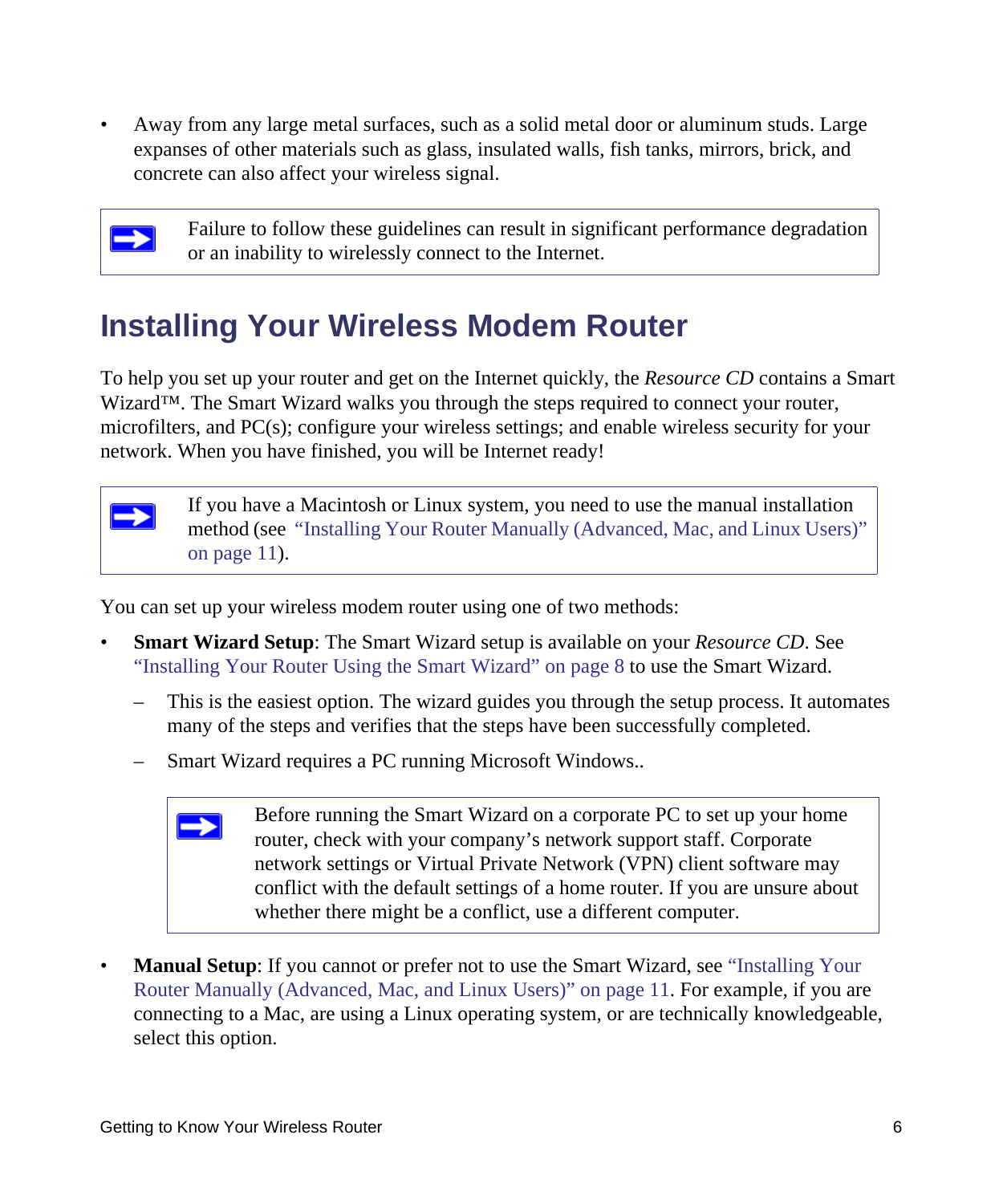If you choose to use the manual setup option, for best results, install and set up your router in this order:

- 1. Install and connect your wireless router to your network (see ["Connecting Your Wireless](#page-16-1)  [Modem Router" on page 13](#page-16-1)).
- 2. Set up your wireless router for Internet access (see ["Setting Up Your Router for Internet](#page-20-1)  [Access" on page 17](#page-20-1)).
- 3. Configure your wireless network and select wireless security settings to protect your wireless network (see ["Configuring Your Wireless Network" on page 19\)](#page-22-1).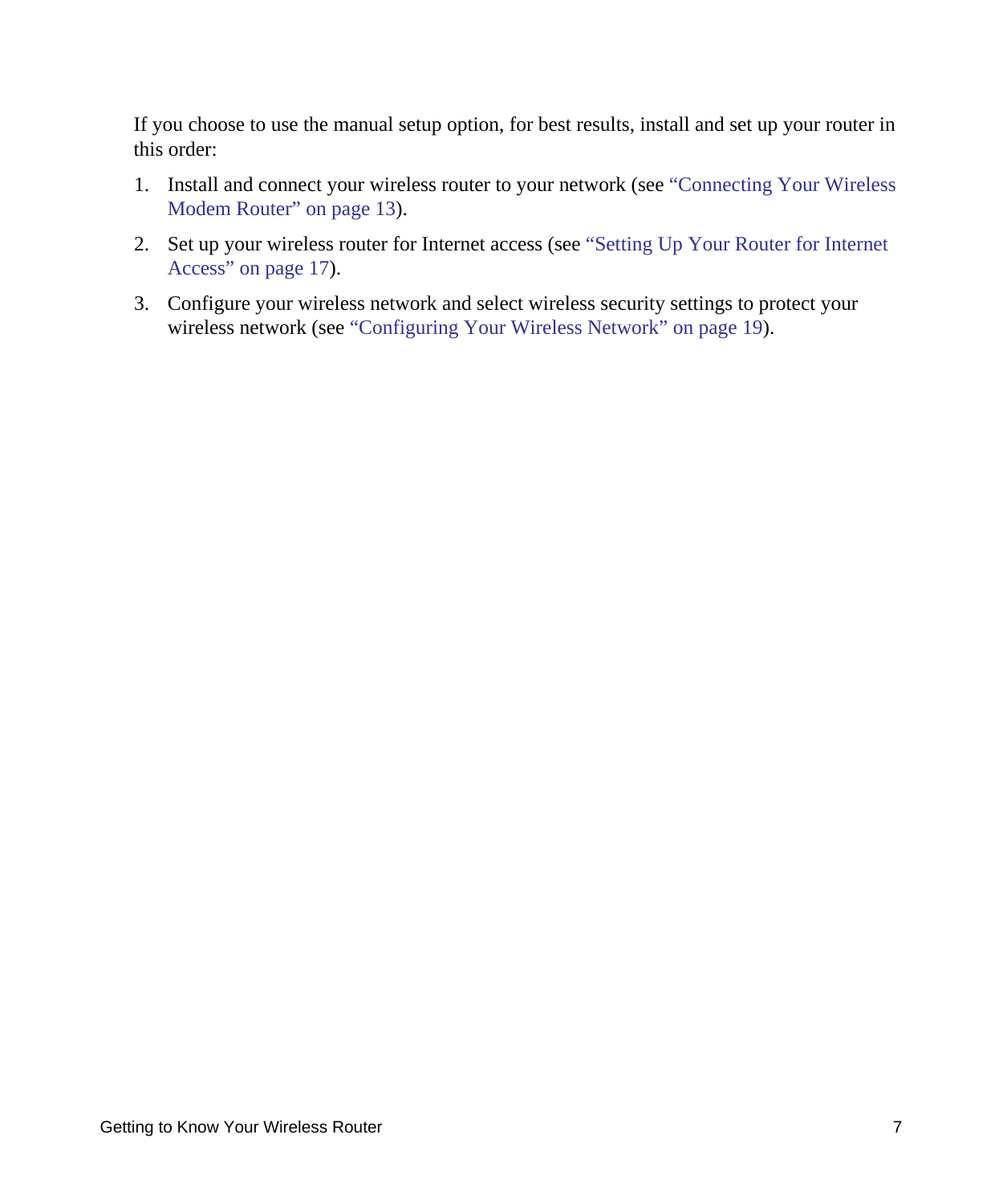# <span id="page-11-2"></span>**Installing Your Router Using the Smart Wizard**

<span id="page-11-0"></span>To use the Smart Wizard, you must be using a PC with Microsoft Windows 7, Windows Vista, Windows XP, or Windows 2000 with Service Pack 2. The Smart Wizard setup procedure should take about 15 minutes to complete. Before using the Smart Wizard to set up your wireless modem router, ensure that:

- You have an ADSL Internet service connection through an Internet Service Provider (ISP).
- You have the configuration information provided by your ISP.

## <span id="page-11-1"></span>**Using the Smart Wizard**

The NETGEAR Smart Wizard takes you through the procedure to connect your router, ADSL microfilters, and PC(s). It then helps you to configure your wireless settings and enable wireless security for your network. The Smart Wizard guides you through the setup process by automating many of the steps. At each step in the setup process, the Smart Wizard checks to ensure that the steps you perform are successfully completed.

#### **To install your router using the Smart Wizard:**

- **1.** Locate the ADSL settings information provided by your Internet Service Provider.
- **2.** Insert the *Resource CD* into your Windows PC. The CD will automatically start and detect the language you are using on your PC. Select a different language option, if you prefer.



If the CD does not automatically start, browse the CD and double-click on  $\{N\}$ .

**3.** When the **Welcome** screen appears, click **Setup** to start the Smart Wizard. Follow the instructions and prompts to complete the installation.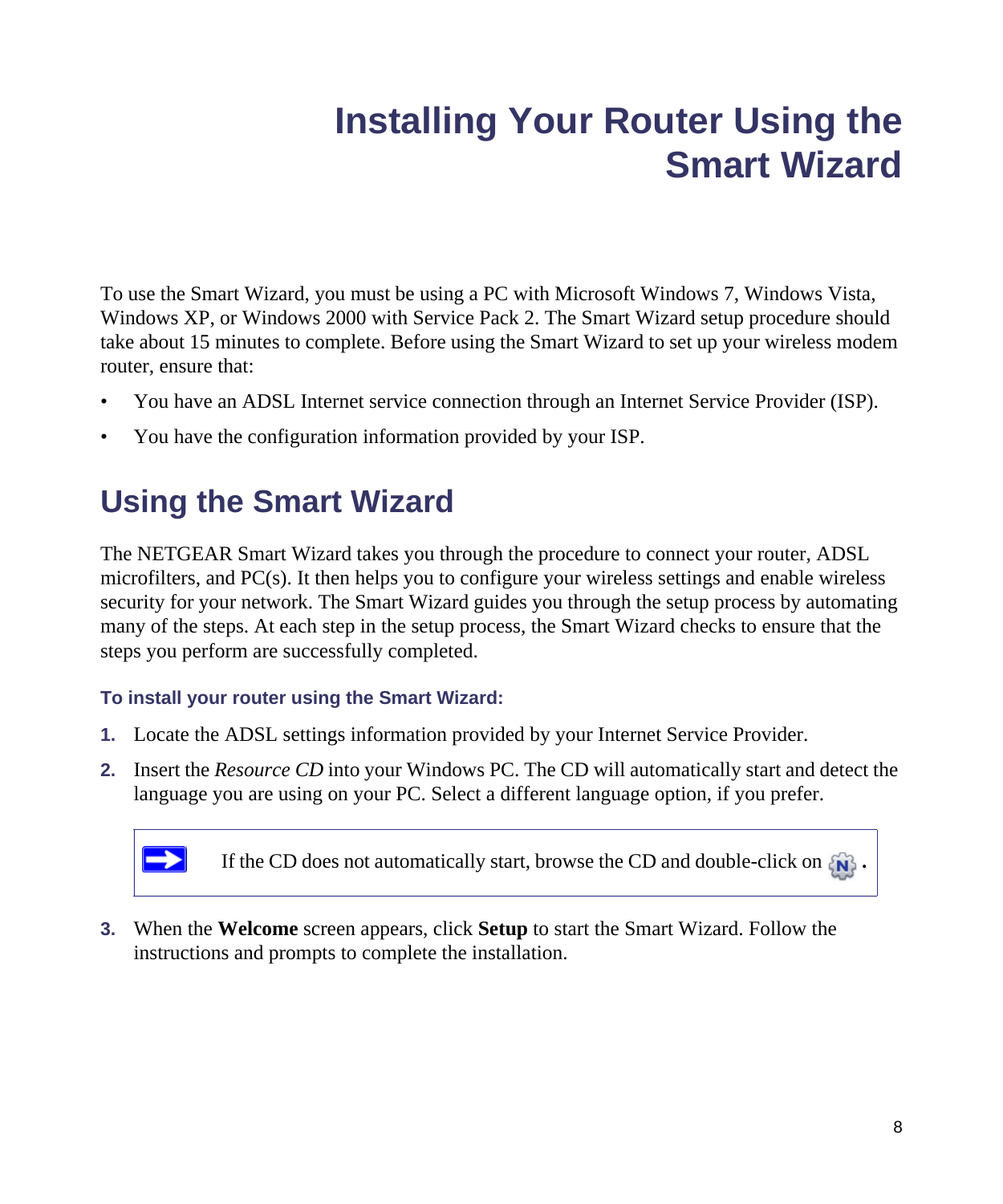The Smart Wizard guides you through installing your router, connecting your router to the Internet, configuring your wireless network settings, and selecting the optimum security protection for your network. If you choose not to select a security option during installation, you can always access the router's user interface later to select a security option (see ["Accessing Your Router After Installation" on page 9\)](#page-12-0).

To ensure optimum performance of your high-speed wireless router, the  $\rightarrow$ wireless adapter card for each computer in your network should support the same technology as your router (see the online *User Manual* for more information).

You are now connected to the Internet!

To set up additional wireless computers in your network for router access and to connect to the Internet, see ["Configuring Your Wireless Network" on page 19.](#page-22-1)

### <span id="page-12-0"></span>**Accessing Your Router After Installation**

The Smart Wizard only appears when you first install the router or when the router is in its factory default state (for example, if you have reset the router to its factory default settings). If you want to change the settings after installing and configuring your router, you can click the desktop shortcut—a preconfigured shortcut  $\{N\}$  placed on your desktop at installation—to open the router management interface.1 Optionally, you can also open a browser window and log in to the router. After logging in, you can:

- Set up other wireless computers on your network, see ["Configuring Your Wireless Network"](#page-22-1)  [on page 19](#page-22-1).
- Change settings and configure wireless security, see ["Setting Your SSID and Wireless](#page-23-1)  [Security" on page 20.](#page-23-1)

For advanced features that are not covered in this manual, see the *User Manual* on your *Resource CD.* A link to the on-line *User Manual* also is available from the router interface.

<sup>1.</sup> The shortcut icon is installed on your desktop only when using the Smart Wizard installation method.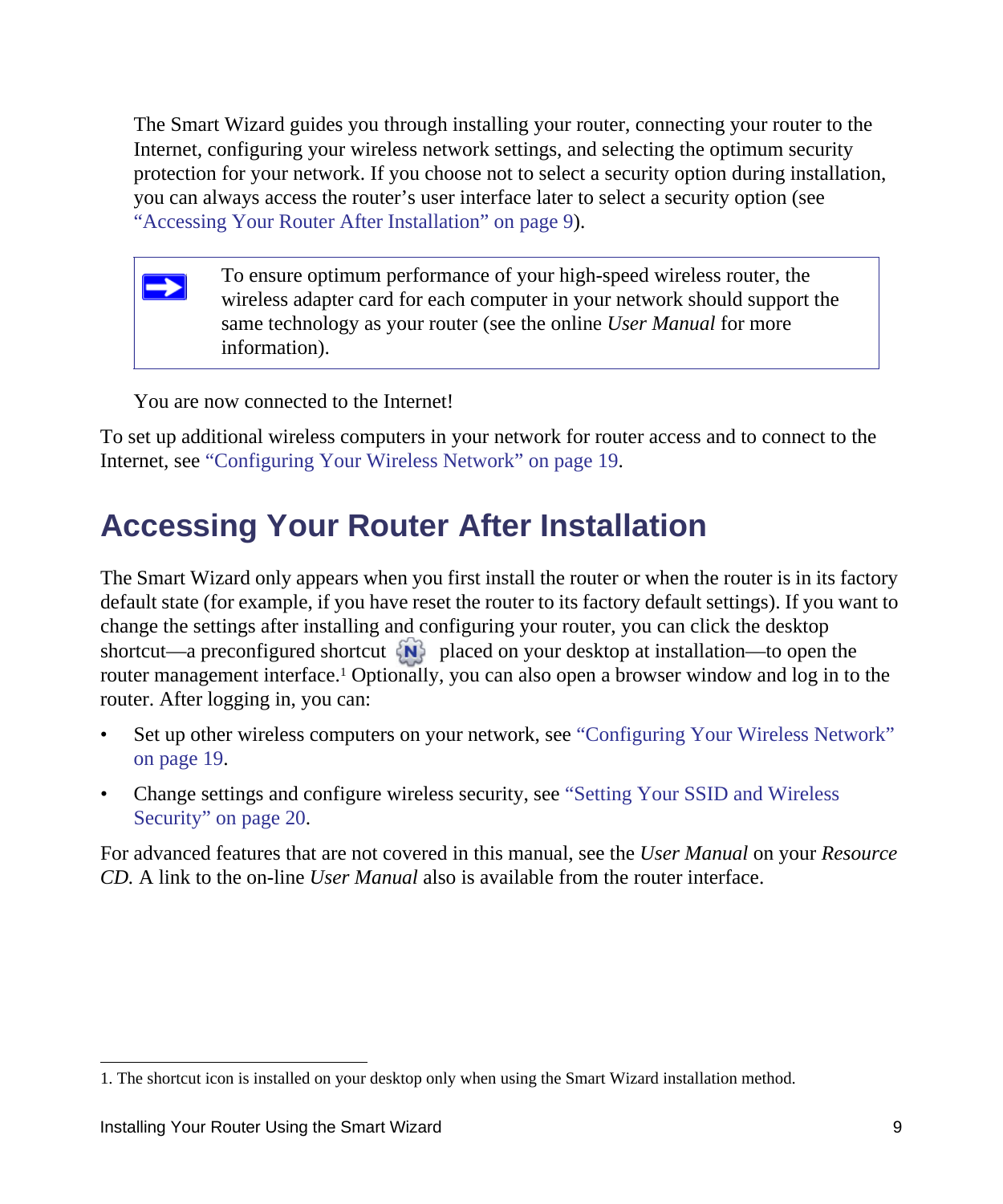## <span id="page-13-0"></span>**Upgrading the Router Firmware**

When you run the *Resource CD* you will have an opportunity to upgrade to the latest available firmware. Once you have configured your wireless-N modem router, when you log in to the wireless-N modem router the Firmware Upgrade Assistant screen displays.

- **1.** Click **Yes** to check for new firmware (recommended). The wireless-N modem router automatically checks the NETGEAR database for a new firmware image file. If no new firmware version is available, the message "No New Firmware Version Available" displays. (If you select "No," you can check for new firmware later; see the online User Manual).
- **2.** If new firmware is available, click **Yes**, and the router automatically upgrades itself with the latest firmware.



Do not try to go online, turn off the router, shut down the computer, or do anything else to the router until the router finishes restarting and the Ready light has stopped blinking for several seconds!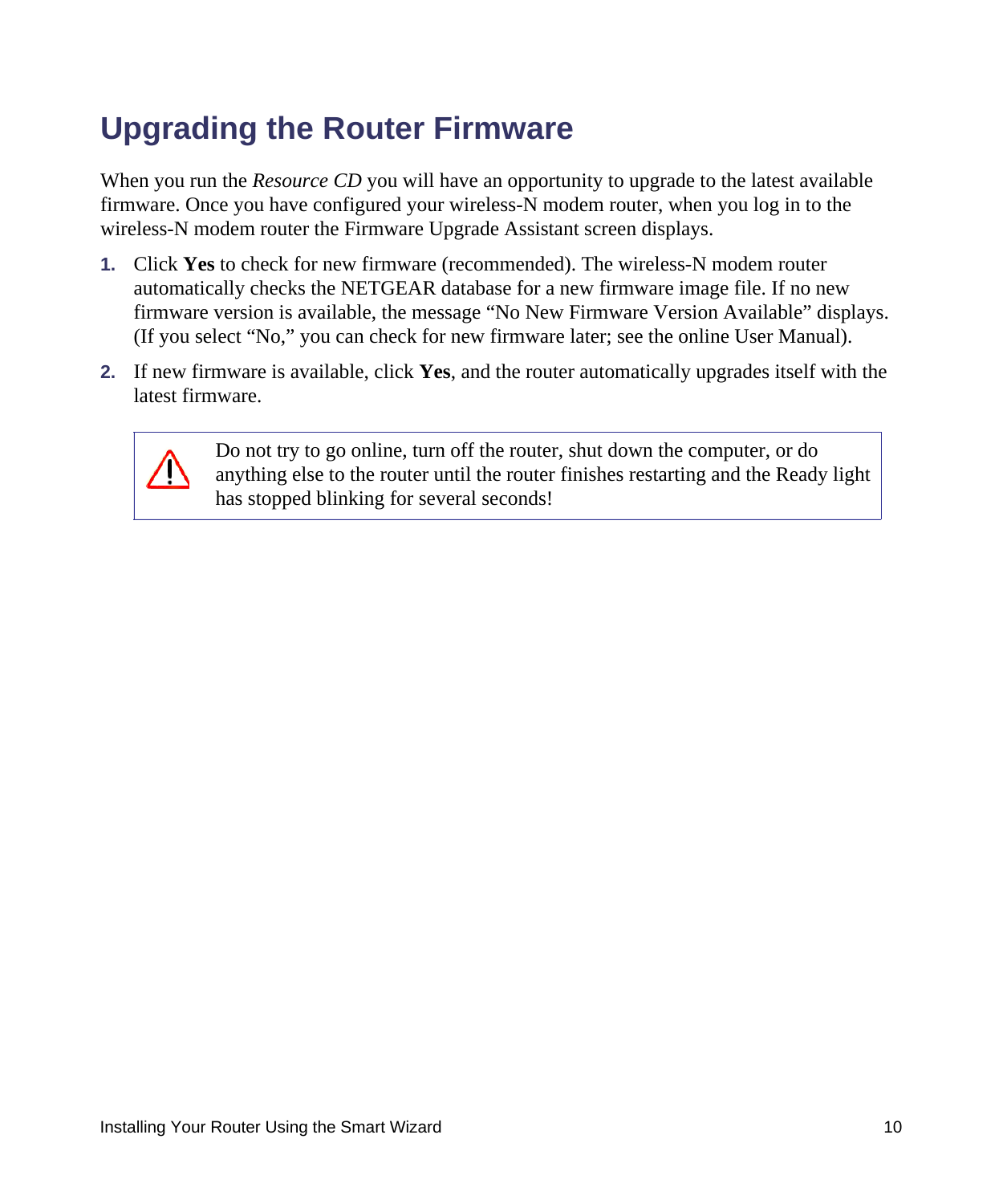# <span id="page-14-1"></span><span id="page-14-0"></span>**Installing Your Router Manually (Advanced, Mac, and Linux Users)**

Before installing and connecting your router manually, review the list below and make sure that you have all of the necessary information.

- Internet ADSL service connection through an Internet Service Provider (ISP).
- The configuration information your ISP gave you. Depending on how your Internet account was set up, you may need the following information to set up your wireless modem router and access the Internet:
	- Host and Domain Name
	- Internet Login Name and Password (frequently an email address and password)
	- Domain Name Server (DNS) Addresses
	- Fixed or Static IP Address

Your ISP should have provided you with all the information needed to connect to the Internet. If you cannot locate this information, ask your ISP.

- ADSL Microfilters (see ["Understanding ADSL Microfilters" on page 12\)](#page-15-0).
- Your computers set to DHCP enabled.

If you have not already done so:

- Check the package contents of your router to ensure that it is complete (see "Unpacking Your" [New Router" on page 1"](#page-4-2)).
- Select an optimum location for your wireless modem router after reviewing the guidelines presented in ["Positioning Your Wireless Router" on page 5.](#page-8-2)"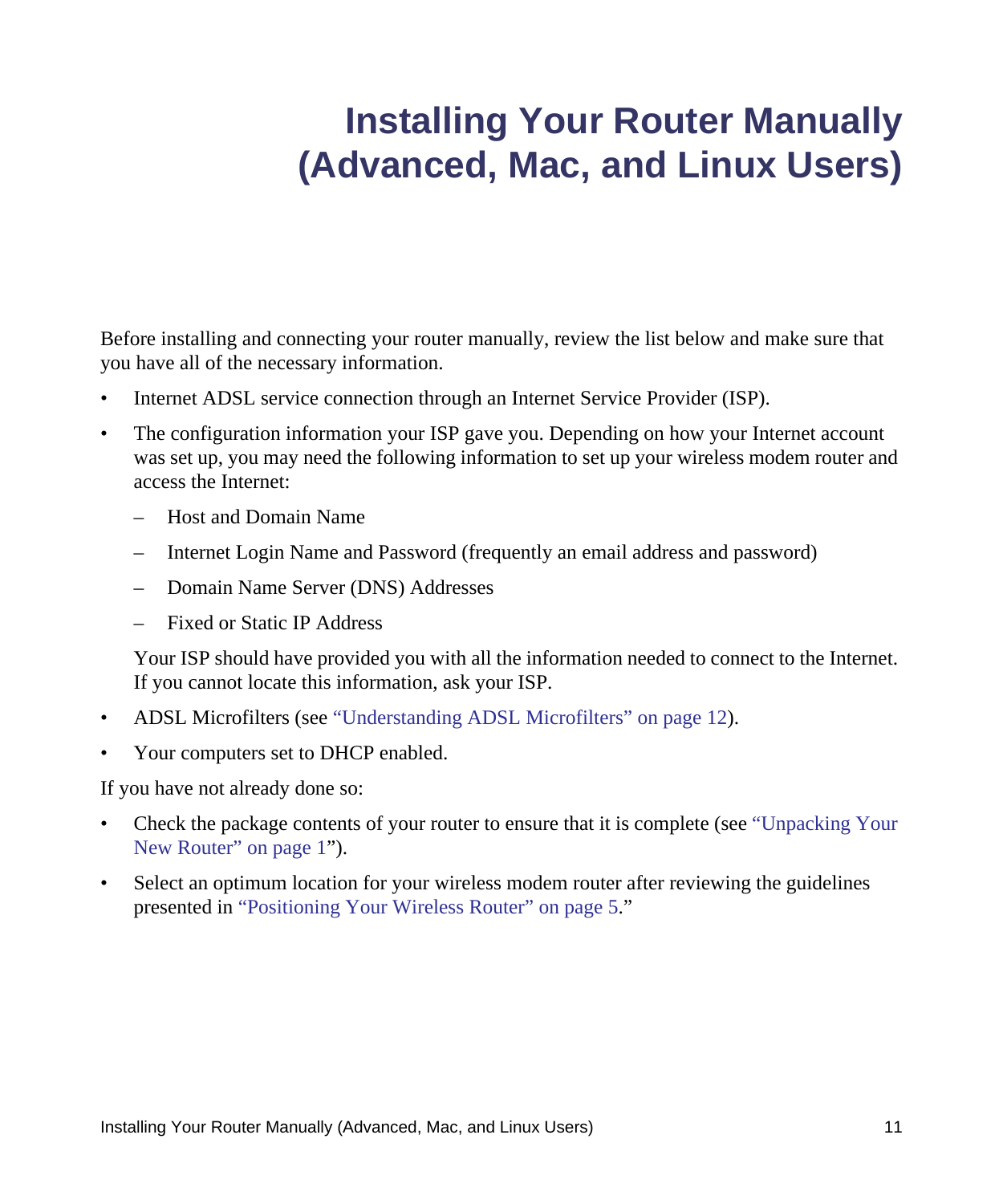## <span id="page-15-0"></span>**Understanding ADSL Microfilters**

ADSL technology uses the same wires as your telephone service. However, ADSL adds signals to the telephone lines which create noise in the telephone service. You must use ADSL microfilters to filter out these signals before they reach your telephone.

If you purchased the wireless modem router in a country where a microfilter is not included, you must acquire one.

### <span id="page-15-1"></span>**ADSL Microfilter**



#### **Figure 4**

Each device such as a telephone, fax machine, answering machine, or caller ID display will require an ADSL microfilter.

Do not connect the wireless modem router to the ADSL line through a microfilter unless the microfilter is a combination microfilter/splitter specifically designed for this purpose. Doing so will prevent block your connection to the Internet. If you have any doubts about this, connect the wireless modem router directly to the ADSL line.

### <span id="page-15-2"></span>**ADSL Microfilter with Built-In Splitter**

Use an ADSL microfilter with built-in splitter when there is a single wall outlet which must provide connectivity for both the wireless modem router and telephone equipment.

| ADSL  |   |  |
|-------|---|--|
| Phone | m |  |

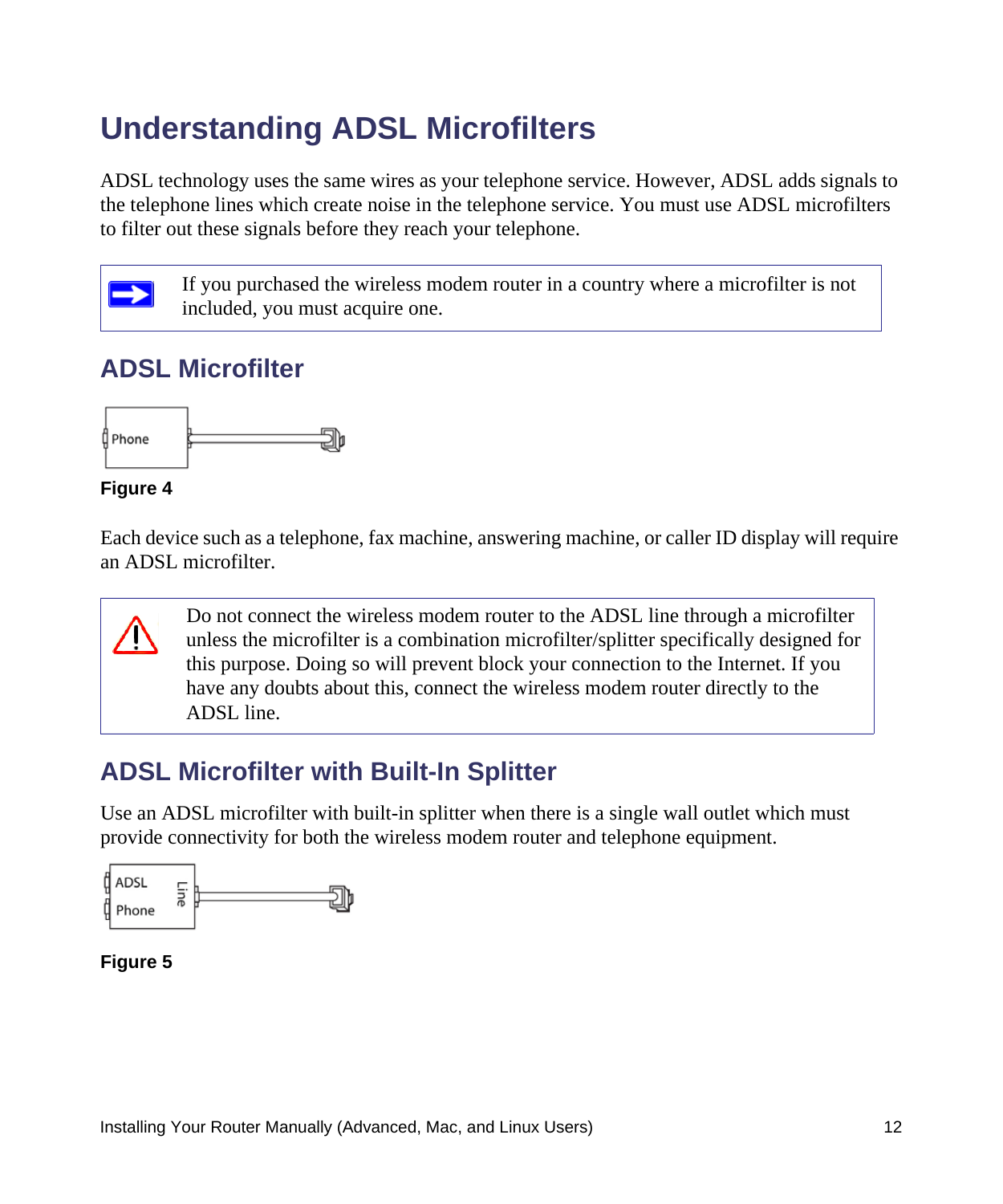## <span id="page-16-1"></span><span id="page-16-0"></span>**Connecting Your Wireless Modem Router**

Before you install your wireless modem router, make sure that the Internet Protocol (TCP/IP) Property settings on your computer are set to "automatically obtain an IP address" using DHCP and "Obtain DNS server address automatically." You can check these settings by looking at the TCP/IP Properties of your Internal Network Connections, which are accessible through the Control Panel of your computer. If you are unsure about this, refer to the documentation for your computer or see the link to TCP/IP Addressing in ["Related Documents" on page 34](#page-37-1).



If you are replacing an existing router, disconnect it completely from your network and set it aside before starting to install your new router.

#### **To connect the wireless modem router, the ADSL filter and the computer:**

**1.** Connect an ADSL filter as shown below.



If you purchased the DGN1000 in a country where an ADSL filter is not included, you must acquire one.

• Install an ADSL filter for every telephone that uses the same phone line as your wireless modem router. Select the appropriate filter(s) for your wireless setup.



- 1. One-Line Filter: Use with a phone or fax machine.
- 2. Splitter: Use with a one-line filter to share an outlet with a phone and the wireless modem router.
- 3. Two-Line Filter with Splitter: Use to share an outlet with a phone and the wireless modem router.

#### **Figure 6**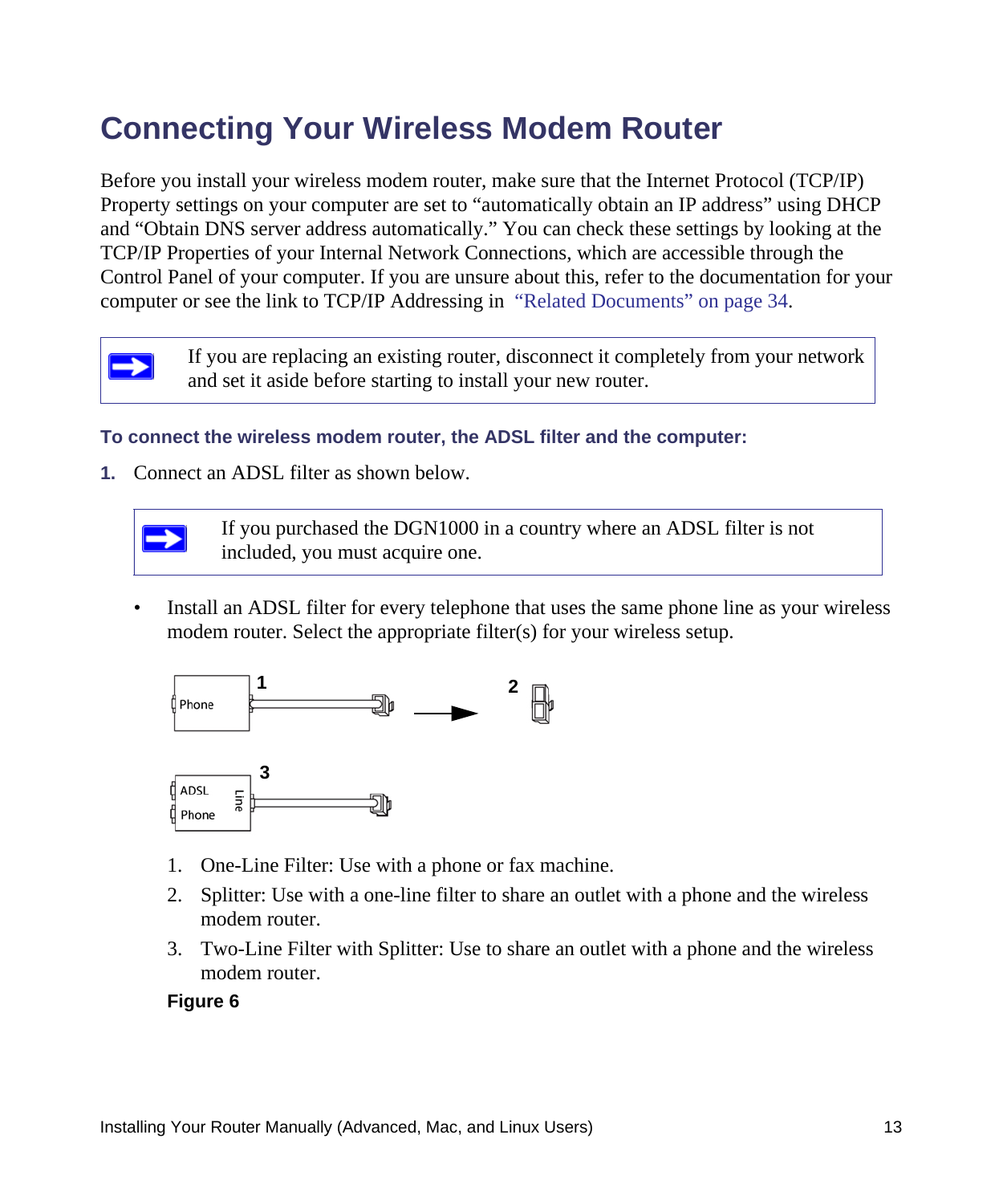• **Two-Line Filter Example**. Insert the two-line filter into the phone outlet and connect the phone to the phone line connector (**A**), as shown in [Figure 7.](#page-17-0)



<span id="page-17-0"></span>



To use a one-line filter with a separate splitter, insert the splitter into the phone outlet, connect the one-line filter to the splitter, and connect the phone to the filter.

**2.** Connect the wireless modem router to the ADSL filter. Using the included phone cable with RJ-11 jacks, connect the ADSL port (**B**) of the wireless modem router to the ADSL port (**C**) of the two-line filter, as shown in [Figure 8](#page-18-0).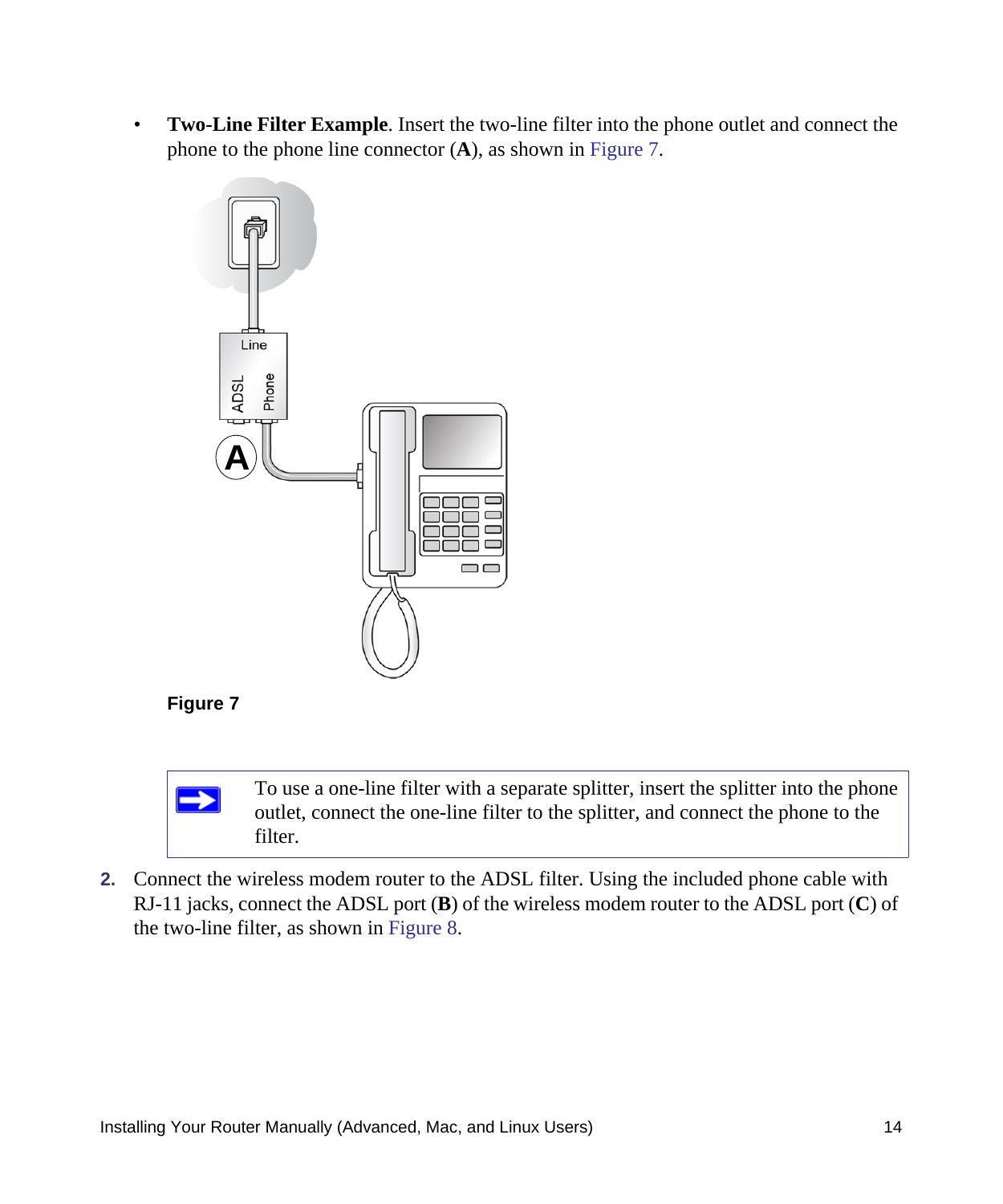

<span id="page-18-0"></span>**Figure 8**



Improperly connecting a filter to your wireless modem router will block your ADSL connection.

- **3.** Connect the Ethernet cable (**D**) from a wireless modem router LAN port to the Ethernet adapter in your computer, as shown in [Figure 9](#page-19-1).
- **4.** Connect the power adapter to the wireless modem router and plug it in to a power outlet.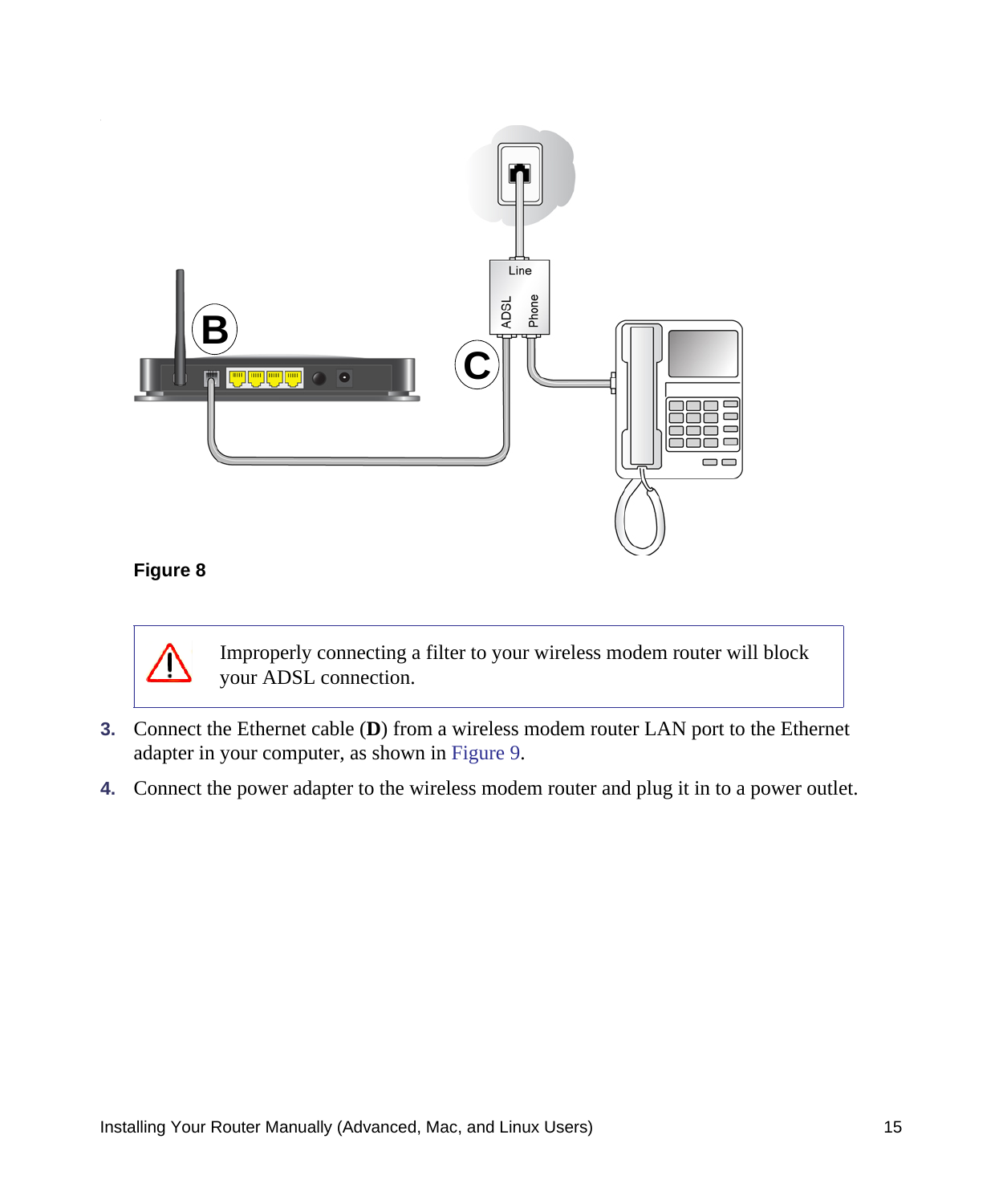

#### <span id="page-19-1"></span>**Figure 9**

**5.** Connect any additional wired PCs to your router by inserting an Ethernet cable from a PC into one of the three remaining LAN ports.

## <span id="page-19-0"></span>**Verifying Your Connection**

Verify that your router is connected correctly by checking the wireless modem router status lights.

- $\bullet$  The power light is lit after turning on the wireless modem router.
- $\sim$  The DSL light is lit, indicating an ADSL connection.
- **(1)** The wireless light is lit after turning on the wireless modem router.
- The Internet light is green, indicating you are connected to the ADSL network.

Now, turn on your computer. If software usually logs you in to your Internet connection, do not run that software. Cancel it if it starts automatically. Verify the following:

The local lights (1 through 4) are lit for any connected computers.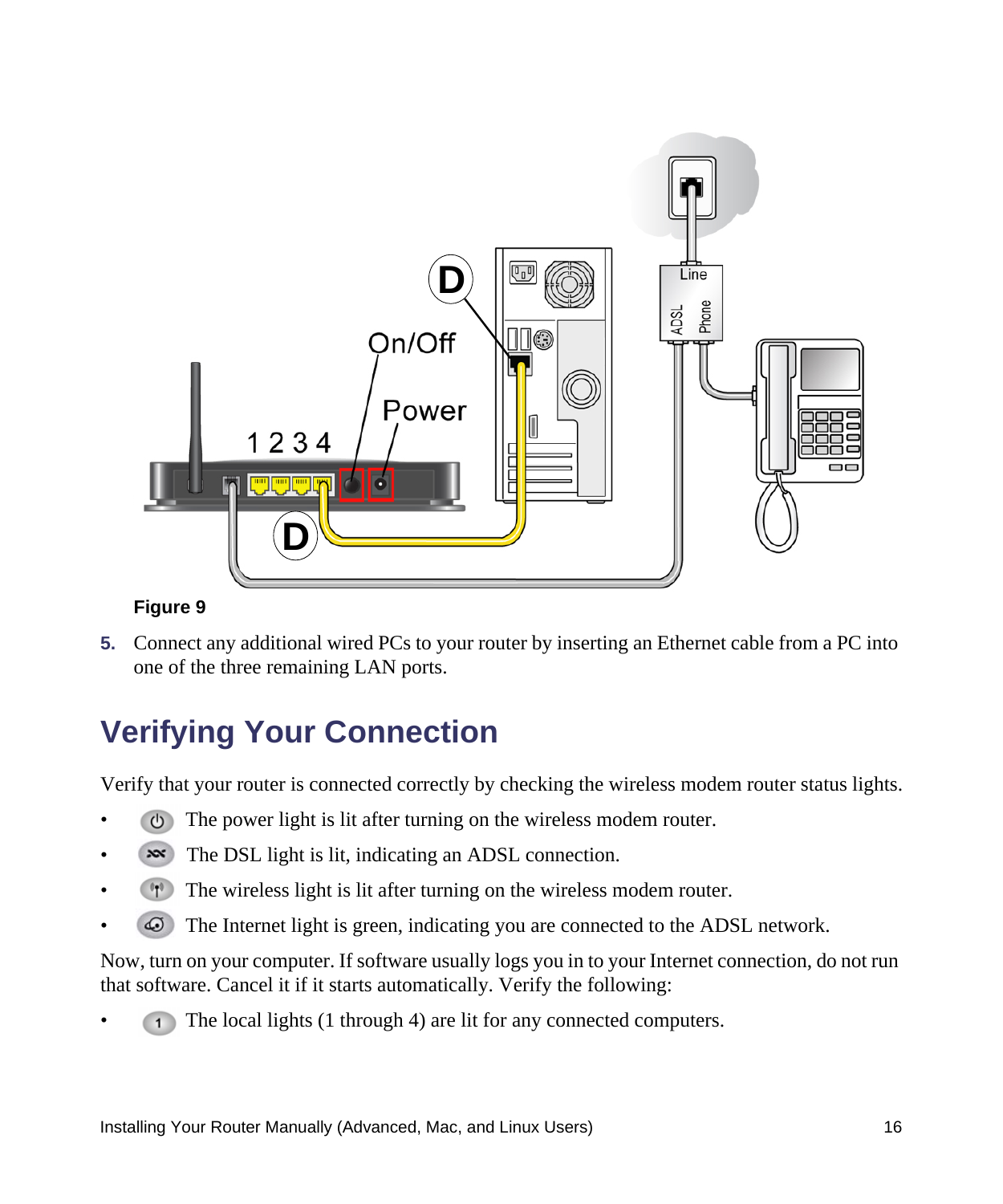## <span id="page-20-1"></span><span id="page-20-0"></span>**Setting Up Your Router for Internet Access**

When configuring your wireless router manually, you must log in to your wireless modem router to set it up initially and to make any changes to your wireless router's settings later.

#### **To access the router:**

**1.** Type **http://192.168.0.1** in the address field of your browser, and then click **Enter**.



You can also enter either of these addresses to connect to your wireless router: **http://www.routerlogin.net** or **http://www.routerlogin.com**.

http://192.168.0.1

#### **Figure 10**

A login window similar to the one shown in [Figure 11](#page-20-2) will display.

| User name: | 2 admin              |
|------------|----------------------|
| Password:  | Remember my password |
|            | Cancel<br>OK         |

#### <span id="page-20-2"></span>**Figure 11**

**2.** When prompted, enter **admint**for the router User Name and **password** for the router Password, both in lowercase letters. (For security reasons, the router has its own user name and password.)



The router user name and password are not the same as any user name or password you may use to log in to your Internet connection.

The Main menu will display.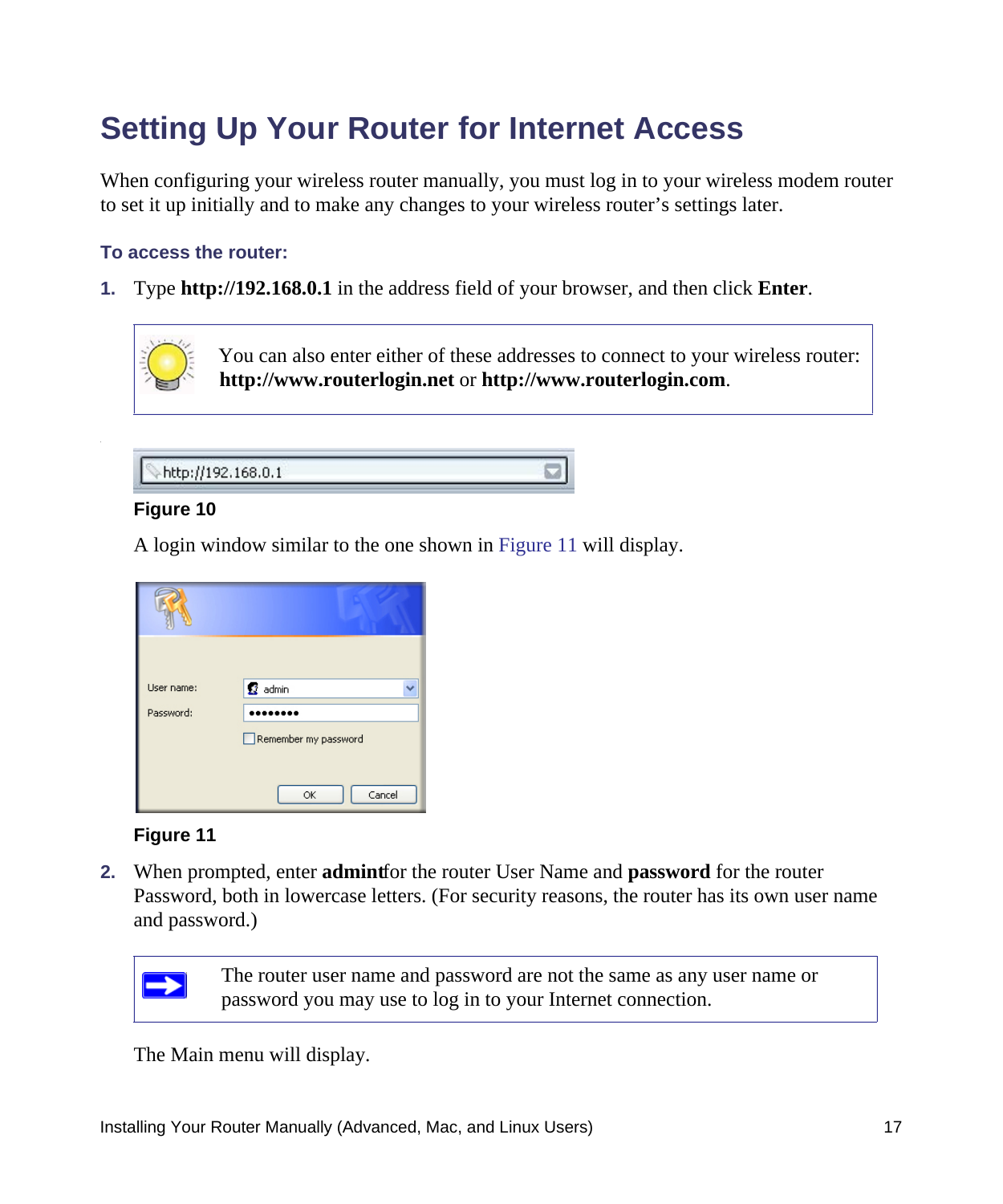**3.** From the menu options in the left navigation pane, click **Setup Wizard**. The **Setup Wizard**  screen will display.



#### **Figure 12**

- **4.** Select one of the following options:
	- Select **Yes** to allow the Setup Wizard to detect your Internet connection. When prompted, click **Next**. The wizard will assist you with configuring your wireless router to access the **Internet**



- Select **No** to set up the connection yourself. Click **Next** and the **Basic Settings** screen will display. Enter the required information for your ISP connection in the appropriate fields. If you need assistance, follow the **Basic Settings Help** screens on the router interface or see the online *User's Manual* for this wireless modem router.
- **5.** Click **Apply** to save your settings and complete your connection**.**

You should now be connected to the Internet!

#### **If you do not connect successfully:**

- Review your settings and make sure that you have selected the correct options and typed everything correctly.
- Contact your ISP to verify that you have the correct configuration information.
- Read ["Troubleshooting" on page 23.](#page-26-2)

If problems persist, register your NETGEAR product and contact NETGEAR Technical Support.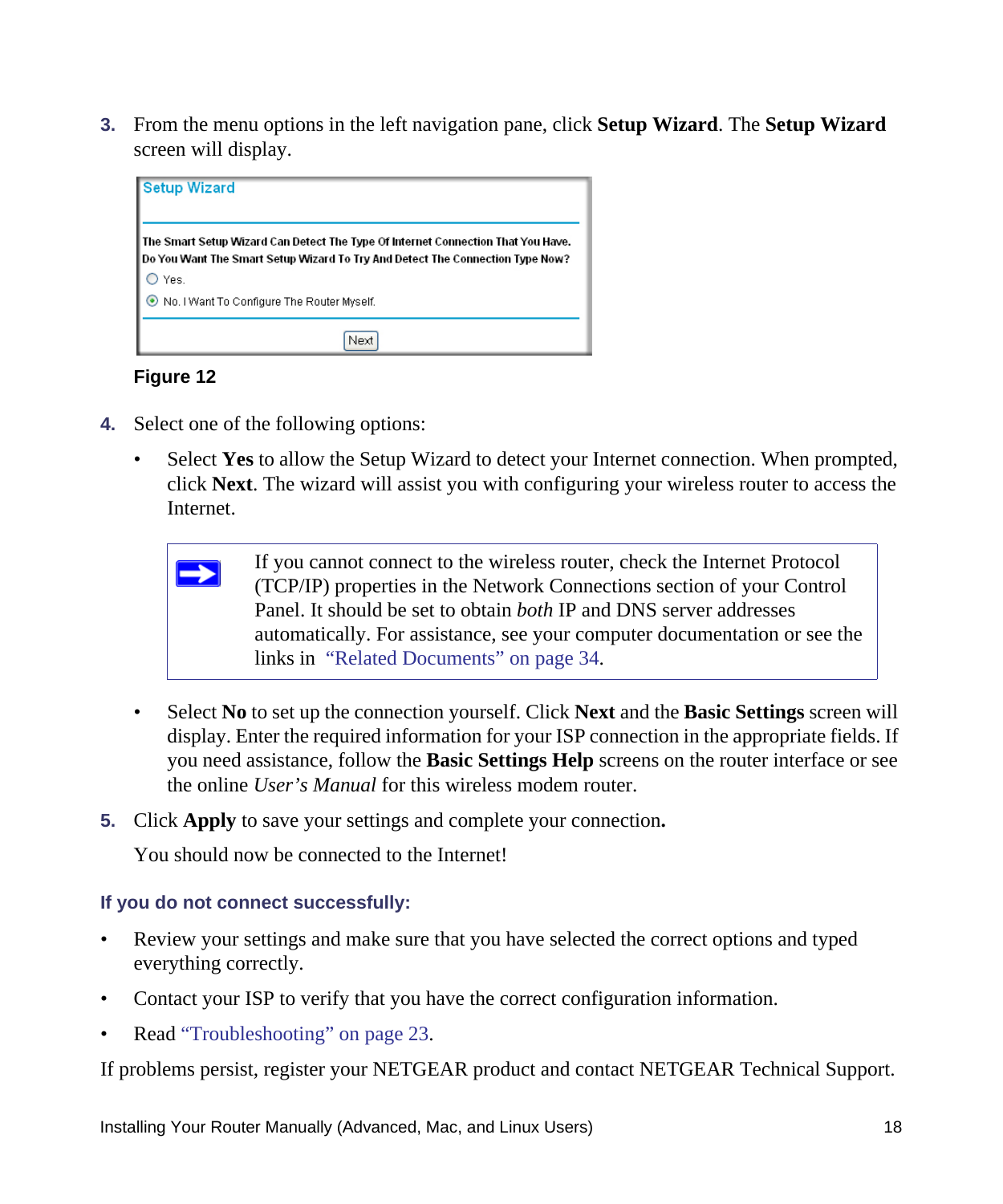# <span id="page-22-1"></span>**Configuring Your Wireless Network**

<span id="page-22-0"></span>After installing your router, you must log into the router to complete your wireless setup. The wireless network settings of the router must match the wireless network settings of any wireless devices that connect wirelessly to the router (such as wireless adapter cards and wireless computers).

For a wireless connection, the router and each wireless computer must use the same SSID, also called the wireless network name, and the same wireless security. NETGEAR strongly recommends that you use wireless security.



 $\rightarrow$ 

Indoors, computers can connect over wireless networks at a range of several hundred feet. This can allow others outside of your immediate area to access your network.

The Wireless Settings screen lets you set your wireless network connections and the wireless security option for your network and router. To configure the wireless network, you can either manually specify your network name (SSID) and your wireless security settings (see ["Setting](#page-23-0)  [Your SSID and Wireless Security" on page 20](#page-23-0)) or, if all of the clients in your network are WPS capable, you can use Wi-Fi Protected Setup (WPS) to automatically configure your router and, at the same time, add the WPS-capable devices to your secure wireless network (see ["Using Push 'N'](#page-24-0)  [Connect \(WPS\) to Add Wireless Devices" on page 21](#page-24-0)). You can also use Push 'N' Connect (WPS) to add WPS-capable devices after you have set your SSID and wireless security using the manual or traditional method (the preferred option).

If you configure the router from a wireless computer and you change the router's SSID, channel, or security settings, you will lose your wireless connection when you click **Apply**. You must then change your computer's wireless settings to match the router's new settings. To avoid this situation, you can use a computer that is connected to the router with an Ethernet cable.

For a complete overview of all the security configurations that can be implemented on this router, see the on-line *User Manual*. A link to the *User Manual* is on the *Resource CD*.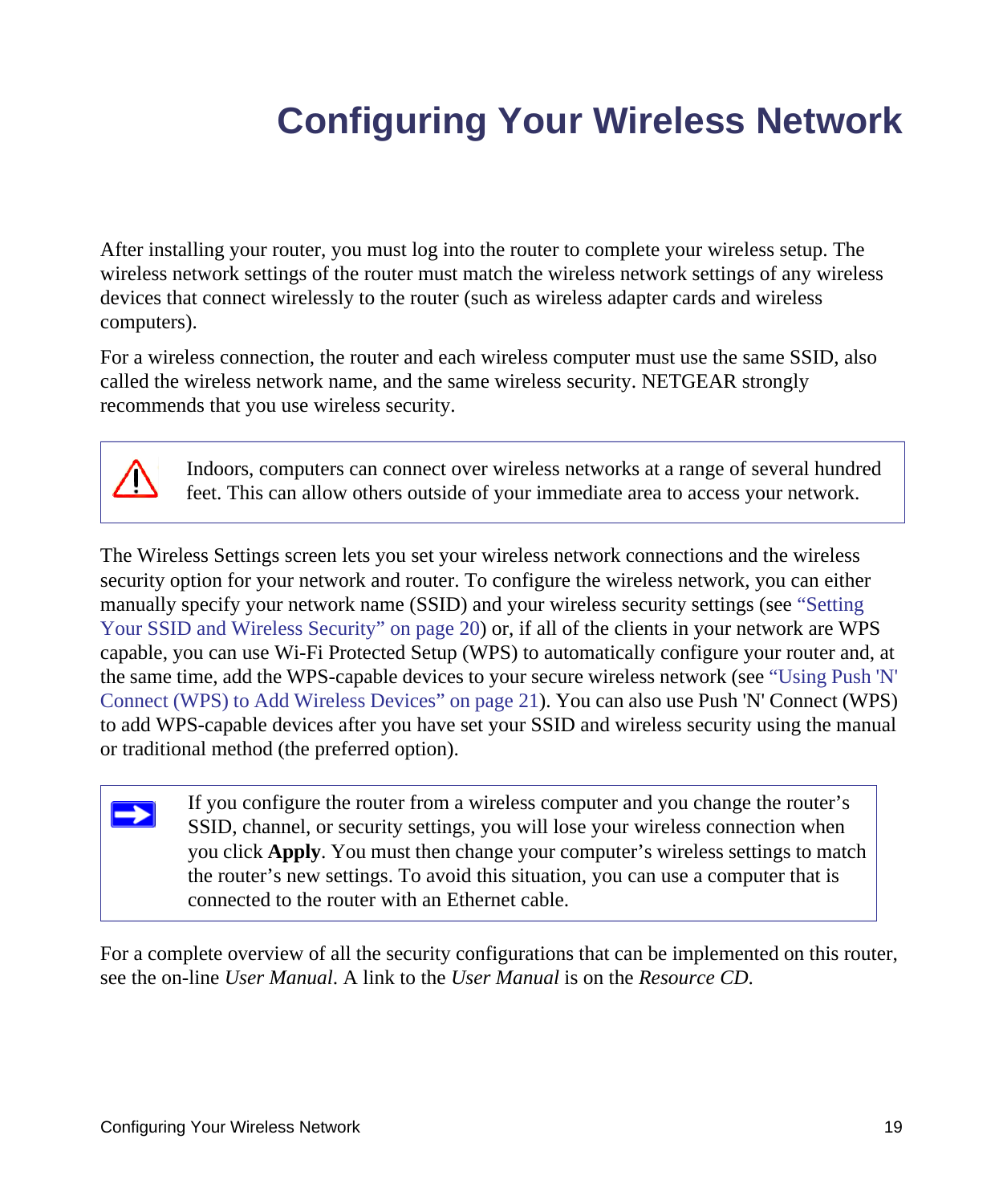## <span id="page-23-1"></span><span id="page-23-0"></span>**Setting Your SSID and Wireless Security**

To specify the wireless settings, you must know the following:

- SSID. The default SSID for the router is NETGEAR.
- The wireless mode  $(802.11g/b, or 802.11n)$  that each wireless adapter supports.
- Wireless security option. NETGEAR strongly recommends that you use wireless security. To successfully implement wireless security, check each wireless adapter to determine which wireless security option it supports.

#### **To set up basic wireless connectivity and wireless security on your router:**

**1.** Log in to the router at its default LAN address of **http://192.168.0.1** with its default user name of **admin** and default password of **password**, or using whatever LAN address and password you have set up.



You can also enter either of these addresses to connect to your wireless router: **http://www.routerlogin.net** or **http://www.routerlogin.com**.

**2.** On the main menu, select Wireless Settings to display the Wireless Settings screen.

Note that the default SSID is **NETGEAR**.



The SSID of any wireless adapters must match the SSID you configure in the wireless modem router. If they do not match, you will not get a wireless connection.

- **3.** Set the Region. Select the region where the router is located.
- **4.** Leave the wireless mode set to its default setting (you can fine tune the wireless mode later see the online *User Manual*).
- **5.** Select your wireless Security Option and passphrase. NETGEAR recommends WPA/WPA2 (see your online *User Manual* for a complete explanation of the various security types that are available).
- **6.** Click **Apply** to save your changes.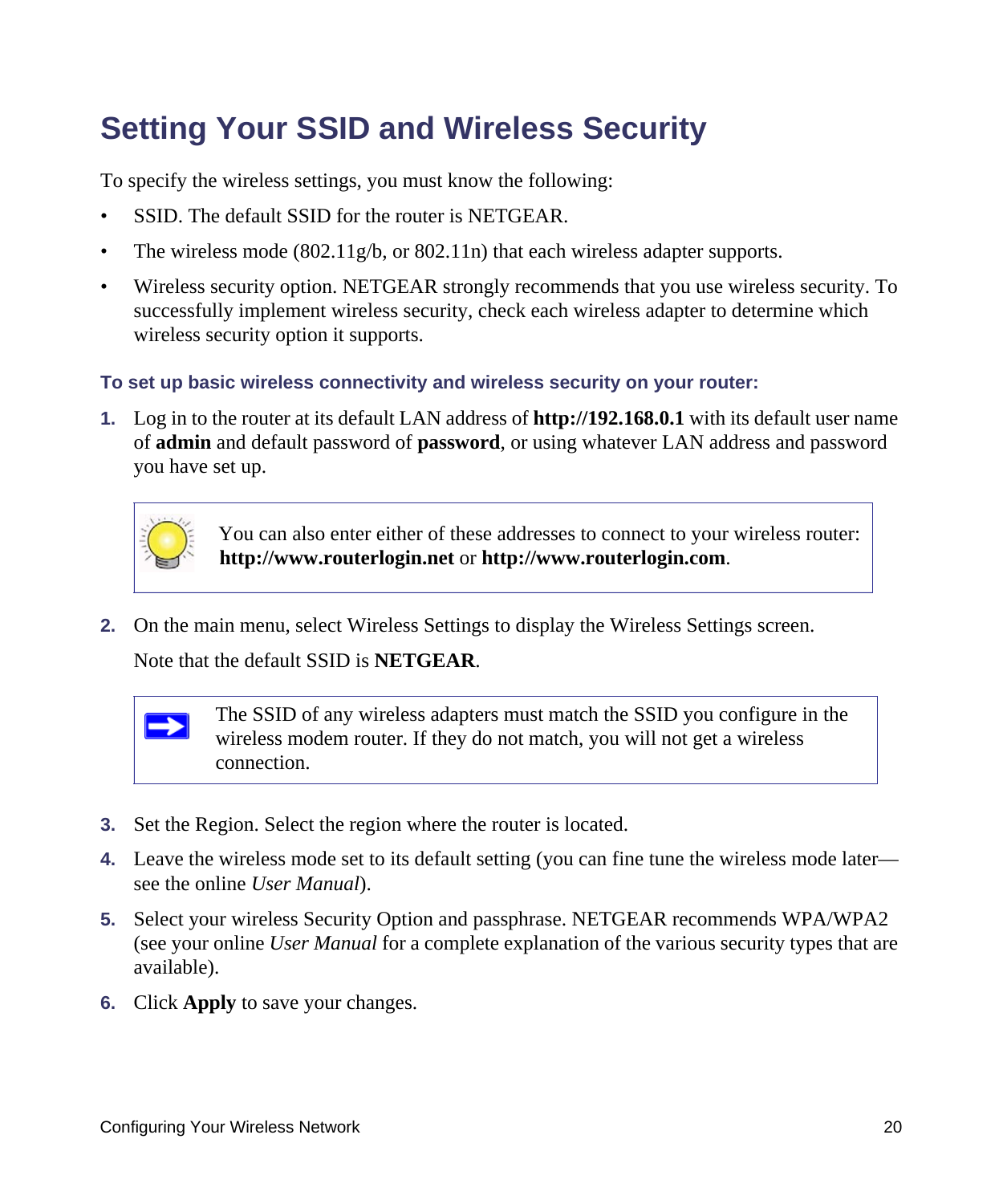#### **To set up your computers for wireless connectivity:**

- **1.** Configure the wireless settings of each computer or wireless adapter to have the same SSID (wireless network name) as the router.
- **2.** Check that the wireless adapter on each computer can support the mode and security option that you selected. (If you have a question, see the online *User Manual* or review the settings you selected in ["Setting Your SSID and Wireless Security" on page 20\)](#page-23-0).
- **3.** Check that the security settings on each wireless device match the security settings of the router. For example, if you selected a security option requiring a passphrase, then the same passphrase must be used for each wireless computer.
- **4.** Check that each wireless computer has a wireless link and is able to obtain an IP address by DHCP from the router.



 $\rightarrow$ 

For a Windows PC, go to the Control Panel and select Network Connections. Check the Wireless Connections Properties and ensure that TCP/IP Properties are set to Obtain an IP address automatically.

To access the Internet from any computer connected to your wireless modem router, launch a browser such as Microsoft Internet Explorer or Mozilla Firefox. You should see the wireless modem router's Internet LED blink, indicating communication to the ISP.

## <span id="page-24-0"></span>**Using Push 'N' Connect (WPS) to Add Wireless Devices**

If your wireless clients support Wi-Fi Protected Setup (WPS), you can use this feature to connect the wireless client securely and easily to the router. Look for the symbol on your client device<sup>1</sup>

NETGEAR's Push 'N' Connect feature is based on the Wi-Fi Protected Setup (WPS) standard. All other Wi-Fi-certified and WPS-capable products should be compatible with NETGEAR products that implement Push 'N' Connect.

<sup>1.</sup> For a list of other Wi-Fi-certified products available from NETGEAR, go to *<http://www.wi-fi.org>*.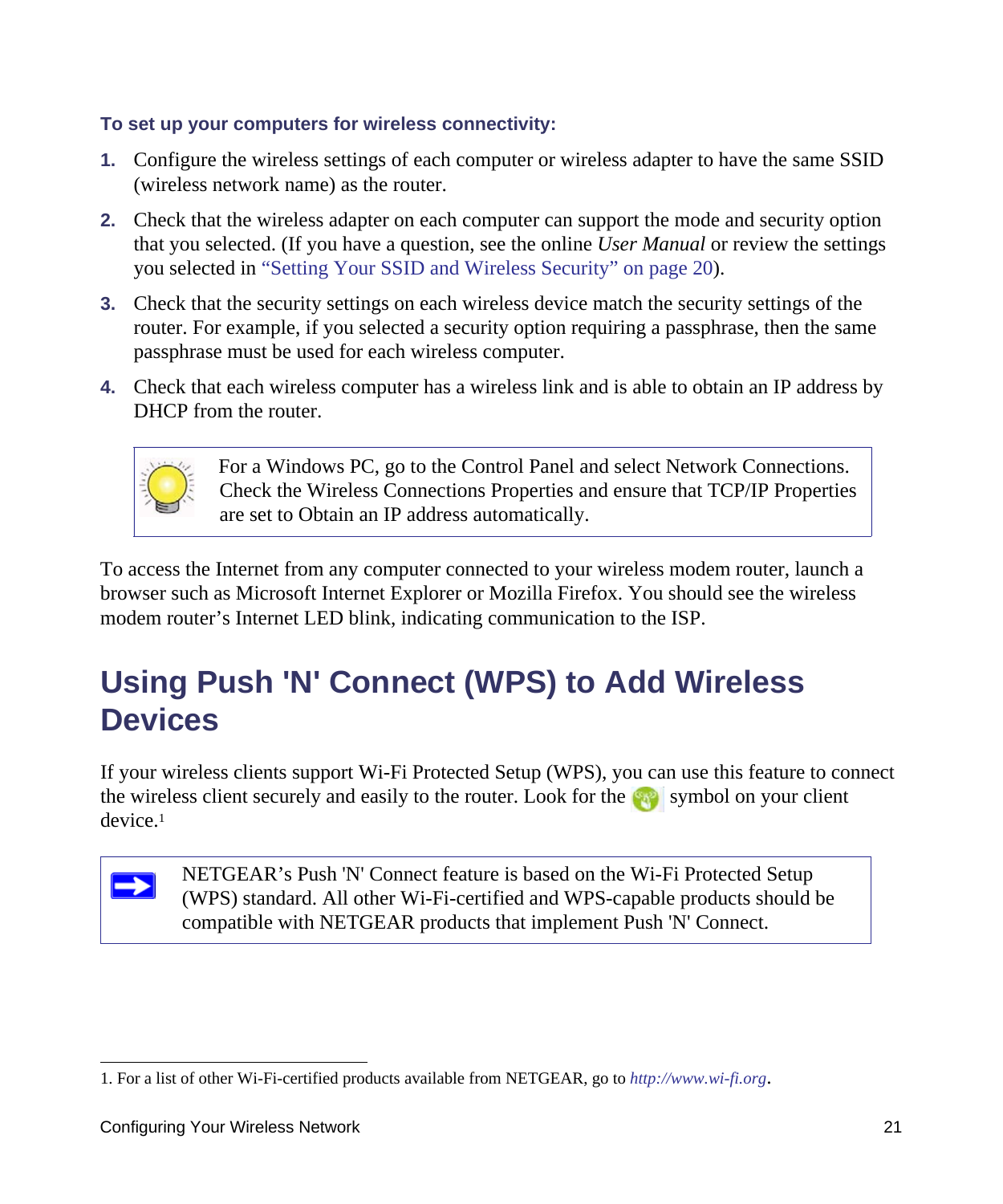You can use WPS in one of two ways:

- If the router's SSID and security option have already been set (see "Setting Your SSID and [Wireless Security" on page 20\)](#page-23-0), a wireless device can be connected to your wireless network quickly and simply by using WPS. In this case, the existing wireless settings are transmitted to the WPS-capable device.
- If the router's wireless options have not yet been configured and security has not been enabled (the router is in its default state), WPS automatically configures the SSID and wireless security settings for the router and then transmits these settings to the wireless device, such as a wireless PC.

The first method is explained here. For more information on the second method, see the *User Manual*.

If your network consists of WPS capable devices and non-WPS capable devices, NETGEAR suggests that you set up your wireless network and security settings first using the manual or traditional method (see ["Setting Your SSID and Wireless Security" on page 20](#page-23-0)), and use WPS only for adding additional WPS capable devices.



#### **To add a wireless device using WPS:**

- **1.** Press the WPS button on your router. The router will start transmitting its wireless settings. You have 2 minutes to press a corresponding WPS button on your wireless device.
- **2.** On your wireless device, either:
	- Press an external WPS button on the outside of the device or,
	- Open the WPS utility on the device and follow the instructions to connect using WPS.

The WPS LED on the router will continue to blink while the 2-minute window is open. When the LED stops blinking it will return to solid green. (The LED will only turn off if no security has been configured on the router.)

Then, to access the Internet, launch a browser (such as Microsoft Internet Explorer or Mozilla Firefox) from the device. You should see the wireless modem router's Internet LED blink, indicating communication with the ISP.

For more information on setting up your wireless network and configuring your wireless security settings, see the *User Manual*. A link to the online *User Manual* is on your *Resource CD.*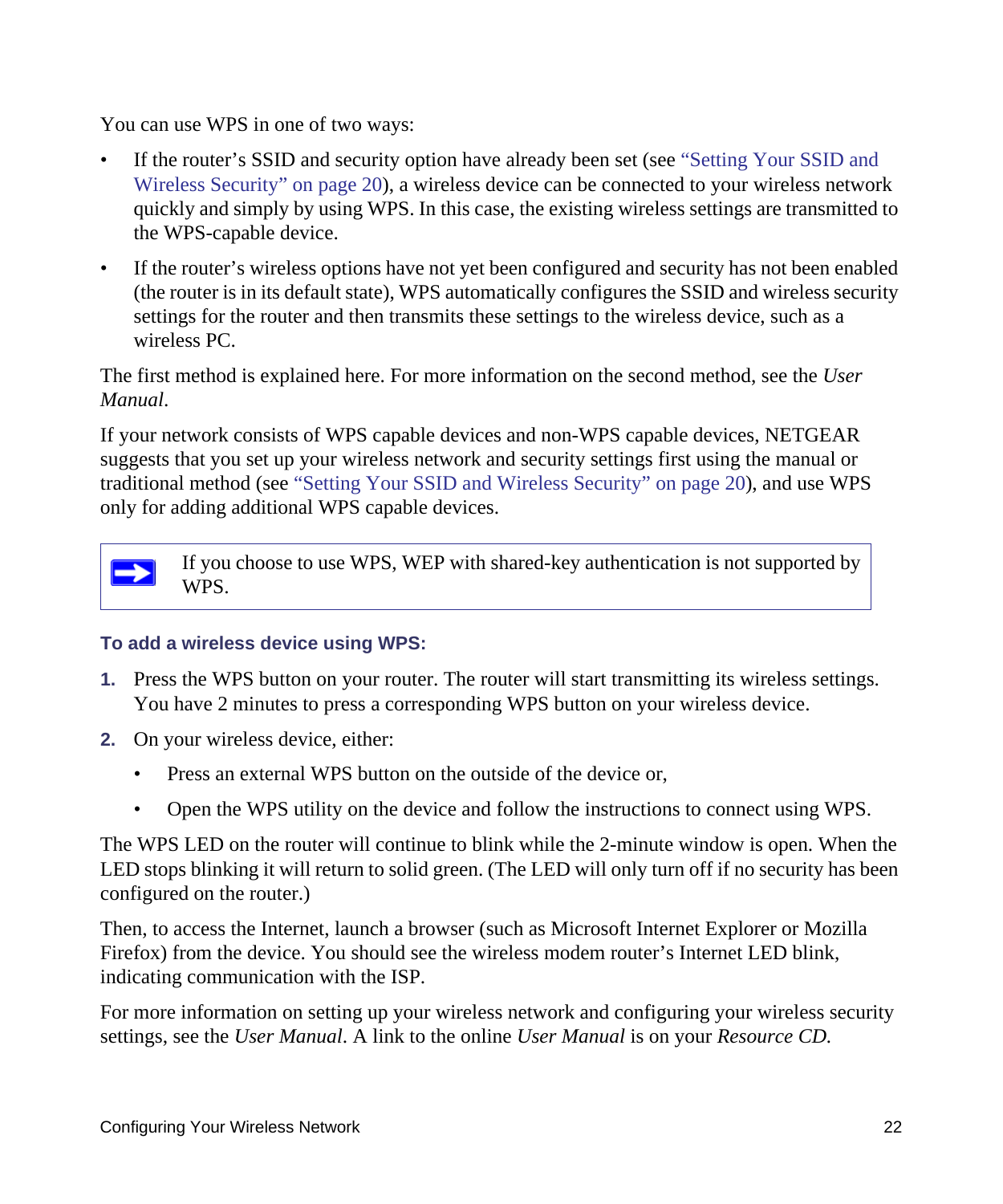# <span id="page-26-2"></span>**Troubleshooting**

<span id="page-26-0"></span>This chapter gives information about troubleshooting your wireless modem router. After each problem description, instructions are provided to help you diagnose and solve the problem. For the common problems listed, go to the section indicated.

• Is the router on?

Go to ["Basic Functioning" on page 23.](#page-26-1)

• Have I connected the router correctly?

Go to ["Troubleshooting the Web Configuration Interface" on page 25.](#page-28-0)

• I cannot access the router's configuration with my browser.

Go to ["Troubleshooting Internet Browsing" on page 28](#page-31-1).

• I have configured the router but I can't access the Internet.

Go to "Troubleshooting the ISP Connection" on page 26.

• I cannot remember the router's configuration password.

Go to "To restore the factory default configuration settings, press the reset button on the bottom of the router following the steps below." on page 30.

• I want to clear the configuration and start over again.

Go to ["Restoring the Default Configuration and Password" on page 30](#page-33-1).

### <span id="page-26-1"></span>**Basic Functioning**

After you turn on power to the router, the following sequence of events should occur:

- 1. When power is first applied, verify that the Power LED is on (see ["Hardware Features" on](#page-5-2)  [page 2](#page-5-2) for an illustration and explanation of the LEDs).
- 2. After approximately 1 minute, verify that:
	- a. The LAN port LEDs are lit for any local ports that are connected.
	- b. The ADSL Internet port LED is lit.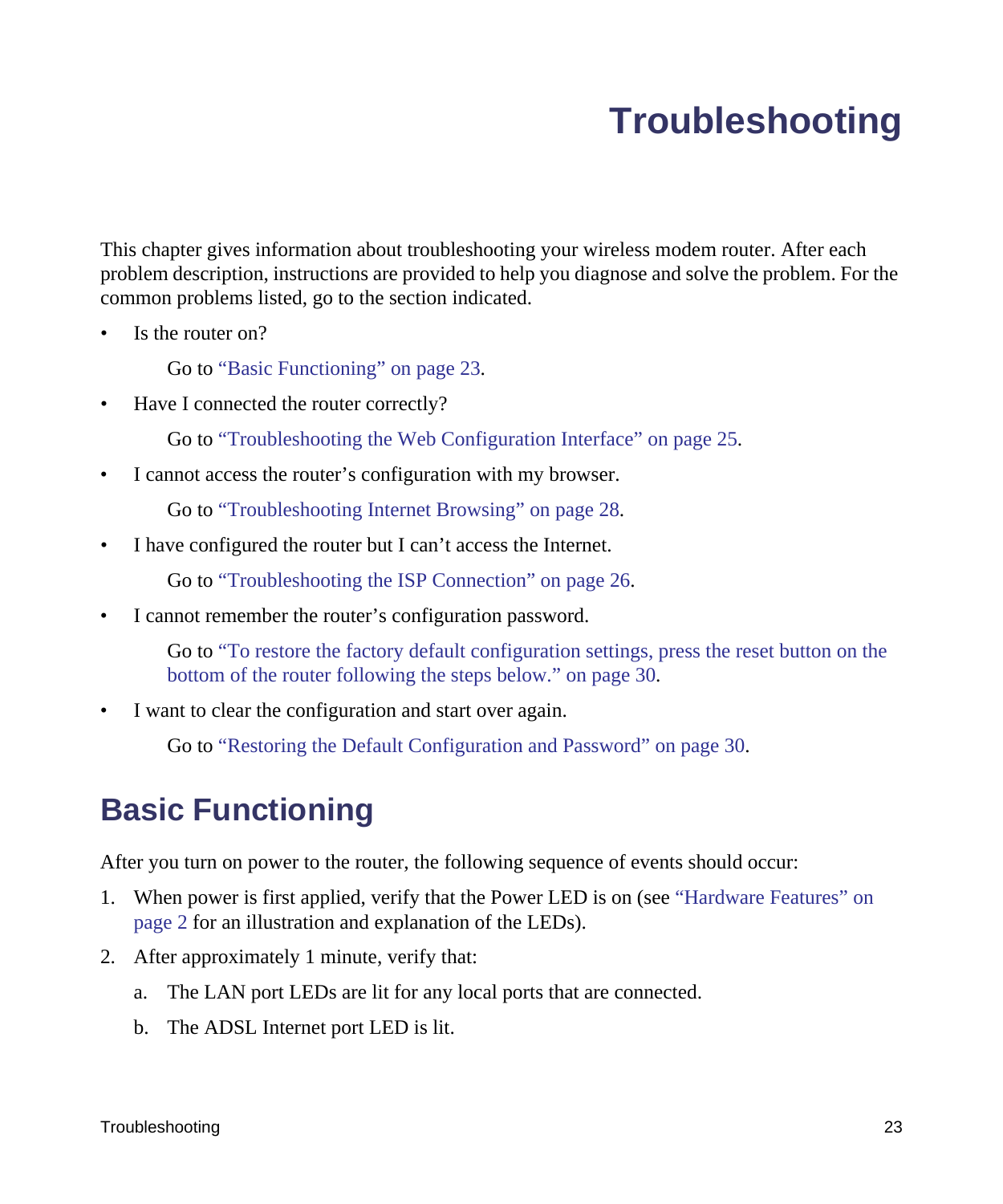If a port's LED is lit, a link has been established to the connected device. If any of these conditions does not occur, refer to the appropriate following section.

3. If you enabled wireless security, verify that the Push 'N' Connect (WPS) LED is lit. (If no security is enabled, the WPS LED should be off.)

### <span id="page-27-0"></span>**Power LED Not On**

If the Power and other LEDs are off when your router is turned on:

- Make sure that the power cord is properly connected to your router and that the power supply adapter is properly connected to a functioning power outlet.
- Check that you are using the power adapter supplied by NETGEAR for this product.

If the error persists, you have a hardware problem and should contact technical support.

### <span id="page-27-1"></span>**Power LED is Red**

When the router is turned on, it performs a power-on self test. If the Power LED turns red after a few seconds or at any other time during normal operation, there is a fault within the router. The power LED also turns red when you depress the factory default reset push button, and blinks red 3 times when that button is released. However, in this case, the wireless modem router is working normally.

If the power LED turns red to indicate a router fault:

• Cycle the power to see if the router recovers.

If the power LED is still red one minute after power up:

- Cycle the power to see if the router recovers.
- Clear the router's configuration to factory defaults. This will set the router's IP address to 192.168.0.1. This procedure is explained in "To restore the factory default configuration settings, press the reset button on the bottom of the router following the steps below." on page 30.

If the error persists, you might have a hardware problem and should contact technical support.

### <span id="page-27-2"></span>**LAN or Internet Port LEDs Not On**

If either the LAN LEDs or ADSL Internet LED do not light when the Ethernet connection is made, check the following:

• Make sure that the Ethernet cable connections are secure at the router and at the hub or workstation.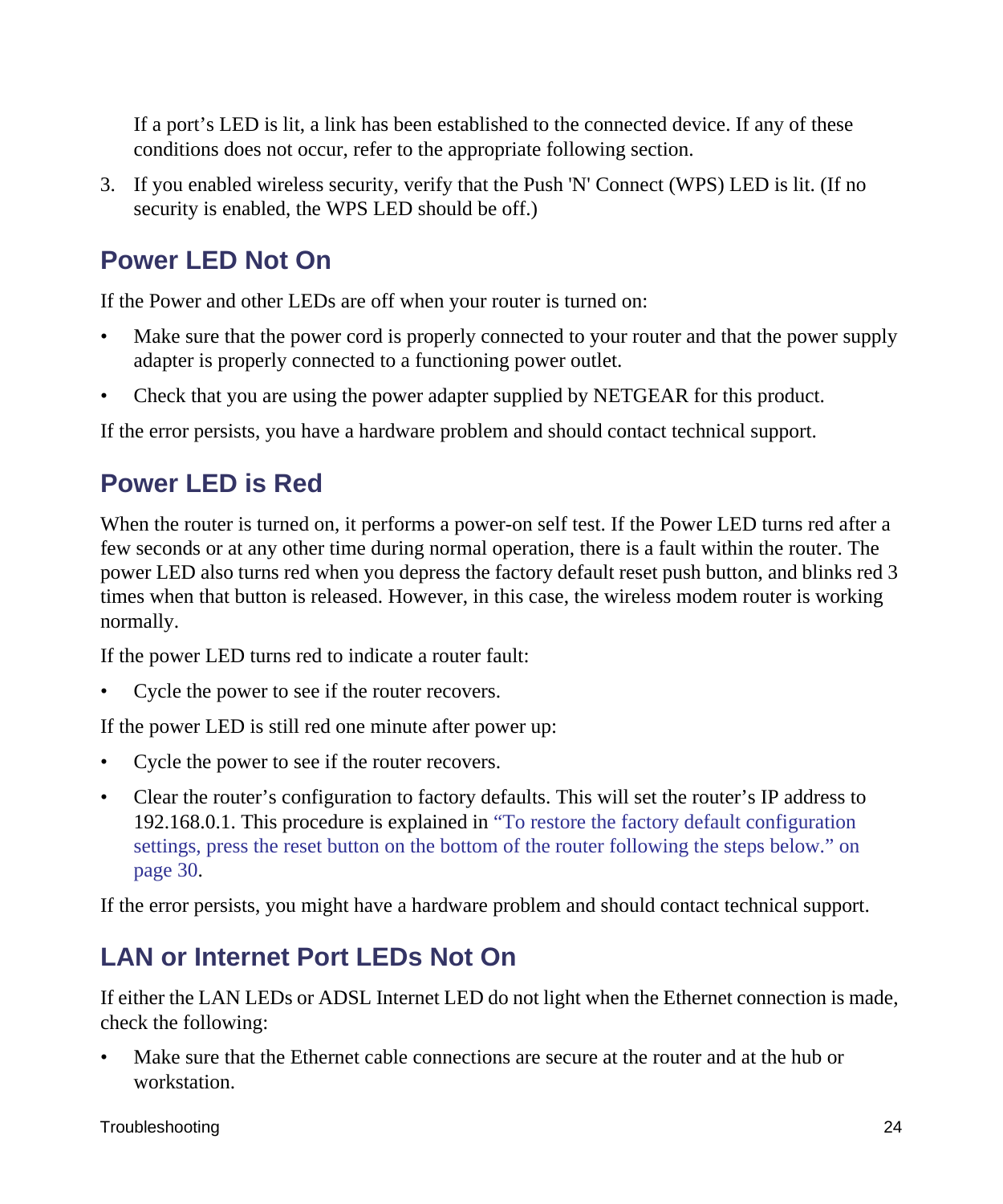- Make sure that power is turned on to the connected hub or workstation.
- Be sure you are using the correct cable: when connecting the ADSL port, use the cable that was supplied with the wireless modem router. If the Internet LED is still off, this may mean that there is no ADSL service or the cable connected to the ADSL port is bad.

## <span id="page-28-0"></span>**Troubleshooting the Web Configuration Interface**

If you are unable to access the router's Web Configuration interface from a computer on your local network, check the following:

- If you are using an Ethernet-connected computer, check the Ethernet connection between the computer and the router as described in the previous section.
- Make sure your computer's IP address is on the same subnet as the router. If you are using the recommended addressing scheme, your computer's address should be in the range of 192.168.0.2 to 192.168.0.254. Refer to ["Preparing Your Network" on page 34](#page-37-2) to find your computer's IP address.
- If your computer's IP address is shown as 169.254.x.x.; it might because recent versions of Windows and MacOS generate and assign an IP address if the computer cannot reach a DHCP server. These auto-generated addresses are in the range of 169.254.x.x. If your IP address is in this range, check the connection from the computer to the router and reboot your computer.
- If your router's IP address was changed and you do not know the current IP address, clear the router's configuration to factory defaults. This will set the router's IP address to 192.168.0.1. This procedure is explained in "To restore the factory default configuration settings, press the reset button on the bottom of the router following the steps below." on page 30.
- Make sure your browser has Java, JavaScript, or ActiveX enabled. If you are using Internet Explorer, click Refresh to be sure the Java applet is loaded.
- Try quitting the browser and launching it again.
- Make sure you are using the correct login information. The factory default login name is **admin** and the password is **password**. Make sure that CAPS LOCK is off when entering this information.

If the router does not save changes you have made in the Web Configuration Interface, check the following:

• When entering configuration settings, be sure to click the **Apply** button before moving to another menu or tab, or your changes are lost.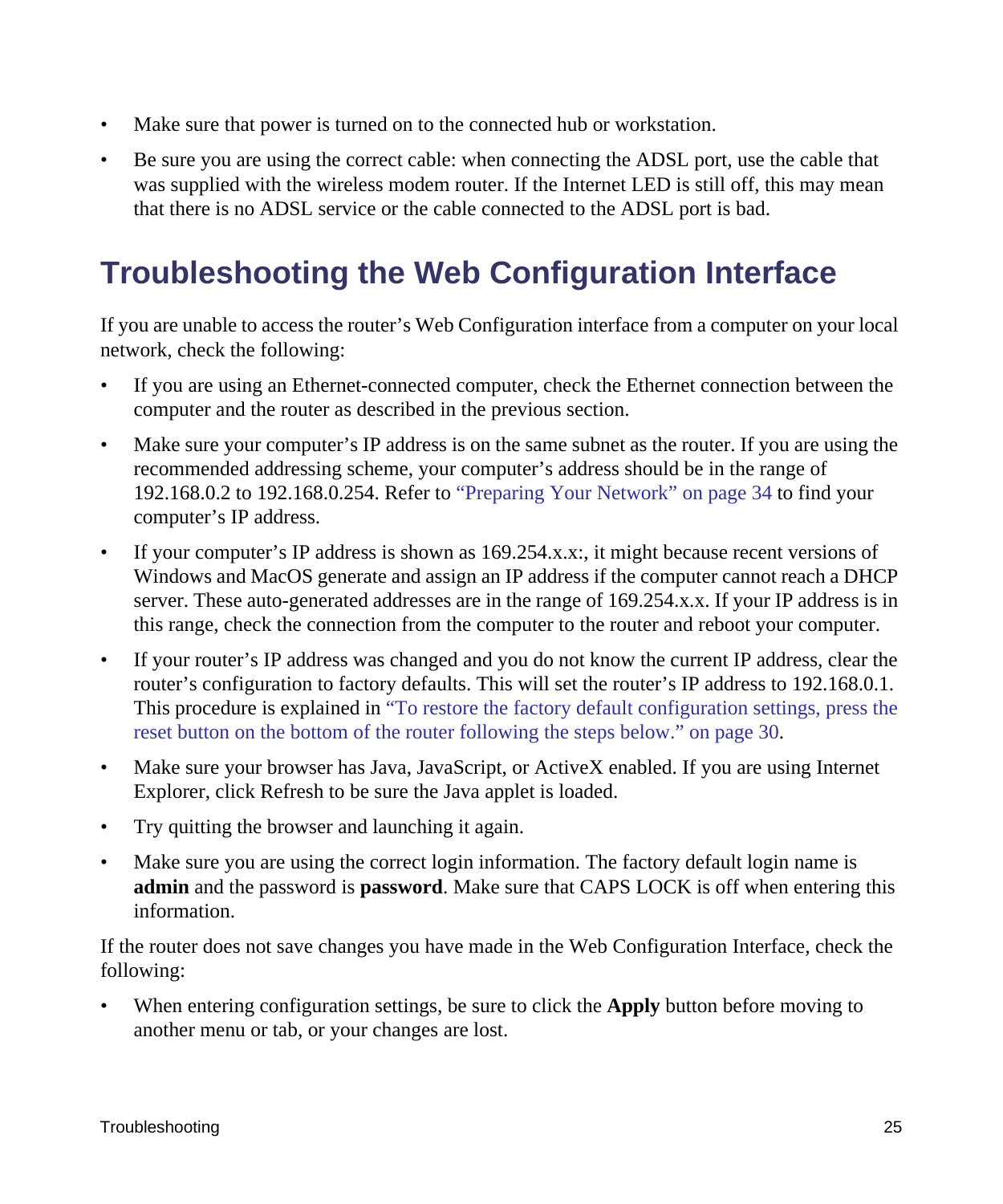• Click the Refresh or Reload button in the Web browser. The changes may have occurred, but the Web browser may be caching the old configuration.

### <span id="page-29-0"></span>**Troubleshooting the ISP Connection**

If your router is unable to access the Internet, you should check the ADSL connection, then the Internet TCP/IP connection.

### <span id="page-29-1"></span>**ADSL link**

If your router is unable to access the Internet, you should first determine whether you have an ADSL link with the service provider. The state of this connection is indicated with the Internet LED.

#### **Internet LED Green or Blinking Green**

If your Internet LED is green or blinking green, then you have a good ADSL connection. You can be confident that the service provider has connected your line correctly and that your wiring is correct.

#### **Internet LED Red**

If the Internet LED is red, disconnect all telephones on the line. If this solves the problem, reconnect the telephones one at a time, being careful to use a microfilter on each telephone. If the microfilters are connected correctly, you should be able to connect all your telephones.

If disconnecting telephones does not result in a green Internet LED, there may be a problem with your wiring. If the telephone company has tested the ADSL signal at your Network Interface Device (NID), then you may have poor quality wiring in your house.

#### **Internet LED Off**

If the Internet LED is off, disconnect all telephones on the line. If this solves the problem, reconnect the telephones one at a time, being careful to use a microfilter on each telephone. If the microfilters are connected correctly, you should be able to connect all your telephones.

If disconnecting telephones does not result in a green Internet LED the problem may be one of the following:

• Check that the telephone company has made the connection to your line and tested it.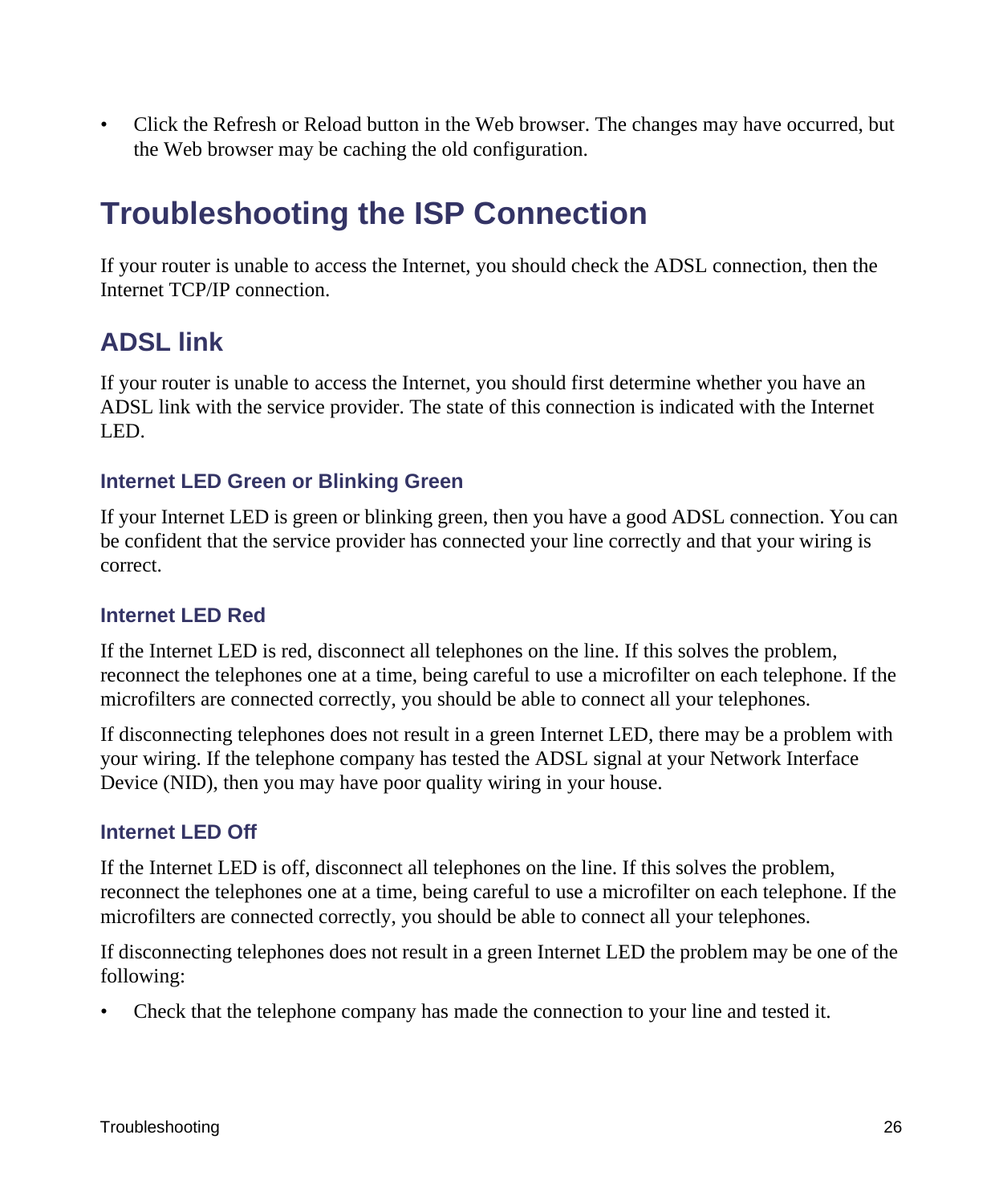• Verify that you are connected to the correct telephone line. If you have more than one phone line, be sure that you are connected to the line with the ADSL service. It may be necessary to use a swapper if you ADSL signal is on pins 1 and 4 of the RJ-11 jack. The N150 Router uses pins 2 and 3.

### <span id="page-30-0"></span>**Obtaining an Internet IP Address**

If your wireless modem router is unable to access the internet, and your Internet LED is red, you should determine whether the wireless modem router is able to obtain a Internet IP address from the ISP. Unless you have been assigned a static IP address, your wireless modem router must request an IP address from the ISP. You can determine whether the request was successful using the browser interface.

To check the Internet IP address from the browser interface:

- **1.** Launch your browser and select an external site such as *<http://www.netgear.com>*.
- **2.** Access the Main Menu of the wireless modem router's configuration at **http://192.168.0.1**.
- **3.** Under Maintenance, select **Router Status** and check that an IP address is shown for the Internet port. If 0.0.0.0 is shown, your wireless modem router has not obtained an IP address from your ISP.

If your router is unable to obtain an IP address from the ISP, the problem may be one of the following:

- If you have selected a login program, you may have incorrectly set the Service Name, User Name and Password. See ["Troubleshooting PPPoE or PPPoA" on page 28](#page-31-0).
- Your ISP may check for your computer's host name. Assign the computer Host Name of your ISP account to the wireless modem router in the browser-based Setup Wizard.
- Your ISP only allows one Ethernet MAC address to connect to Internet, and may check for your computer's MAC address. In this case:
	- Inform your ISP that you have bought a new network device, and ask them to use the router's MAC address; or
	- Configure your router to spoof your computer's MAC address. This can be done in the Basic Settings menu. Refer to the online help in the wireless modem router main menu.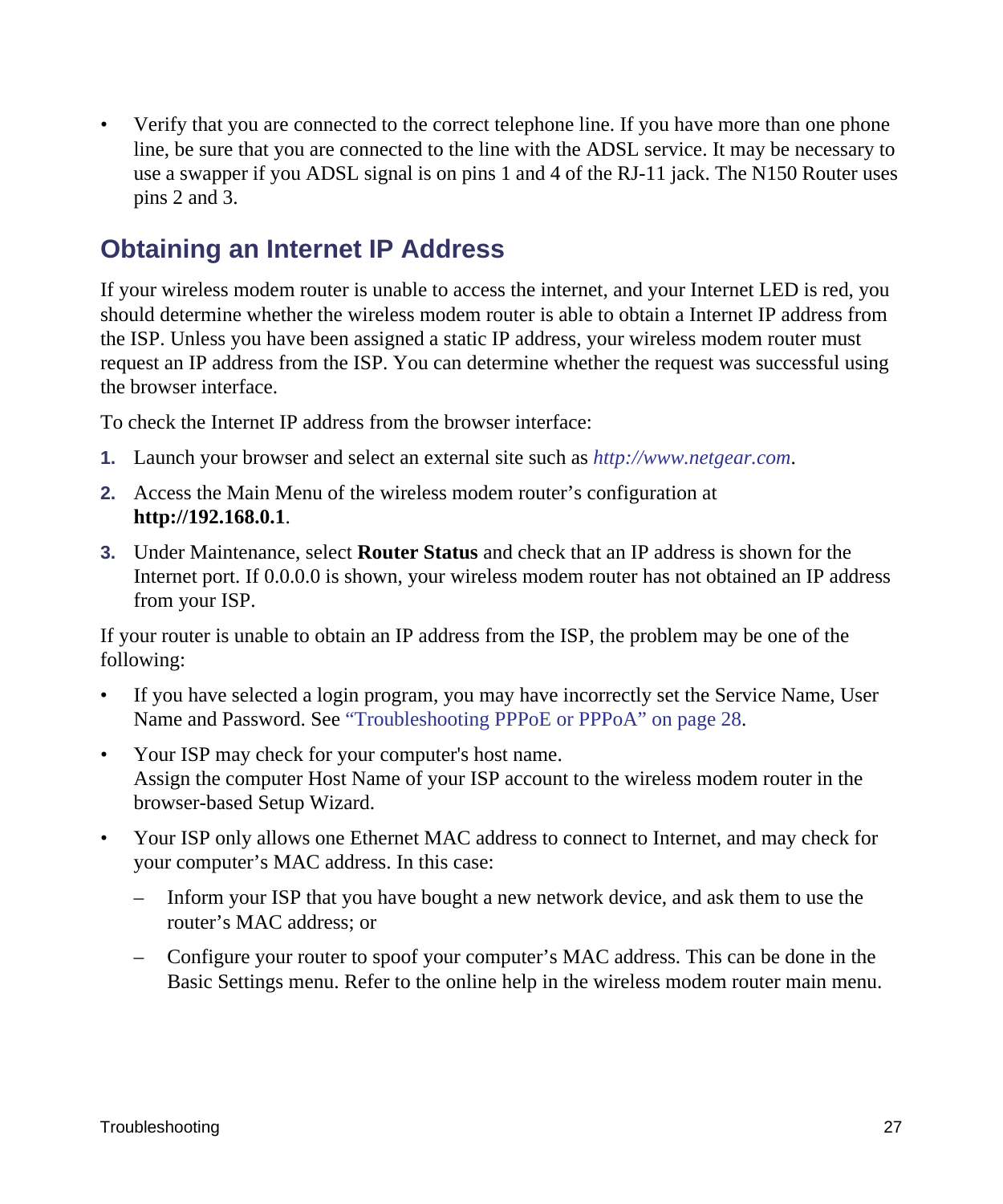### <span id="page-31-0"></span>**Troubleshooting PPPoE or PPPoA**

The PPPoE or PPPoA connection can be debugged as follows:

- **1.** Access the main menu of the router at **http://192.168.0.1**.
- **2.** Under Maintenance, select **Router Status**.

#### **3.** Click **Connection Status**.

If all of the steps indicate "OK" then your PPPoE or PPPoA connection is up and working.

If any of the steps indicates "Failed", you can attempt to reconnect by clicking **Connect**. The wireless modem router will continue to attempt to connect indefinitely.

If you cannot connect after several minutes, you may be using an incorrect service name, user name, or password. There also may be a provisioning problem with your ISP.



Unless you connect manually, the wireless modem router will not authenticate using PPPoE or PPPoA until data is transmitted to the network.

### <span id="page-31-1"></span>**Troubleshooting Internet Browsing**

If your wireless modem router can obtain an IP address but your computer is unable to load any Web pages from the Internet:

• Your computer may not recognize any DNS server addresses.

A DNS server is a host on the Internet that translates Internet names (such as www addresses) to numeric IP addresses. Typically your ISP will provide the addresses of one or two DNS servers for your use. If you entered a DNS address during the wireless modem router's configuration, reboot your computer and verify the DNS address as described in ["Preparing](#page-37-2)  [Your Network" on page 34.](#page-37-2) Alternatively, you can configure your computer manually with DNS addresses, as explained in your operating system documentation*.*

• Your computer may not have the wireless ADSL modem router configured as its TCP/IP default gateway.

If your computer obtains its information from the wireless modem router by DHCP, reboot the computer and verify the wireless modem router address as described in ["Preparing Your](#page-37-2)  [Network" on page 34](#page-37-2).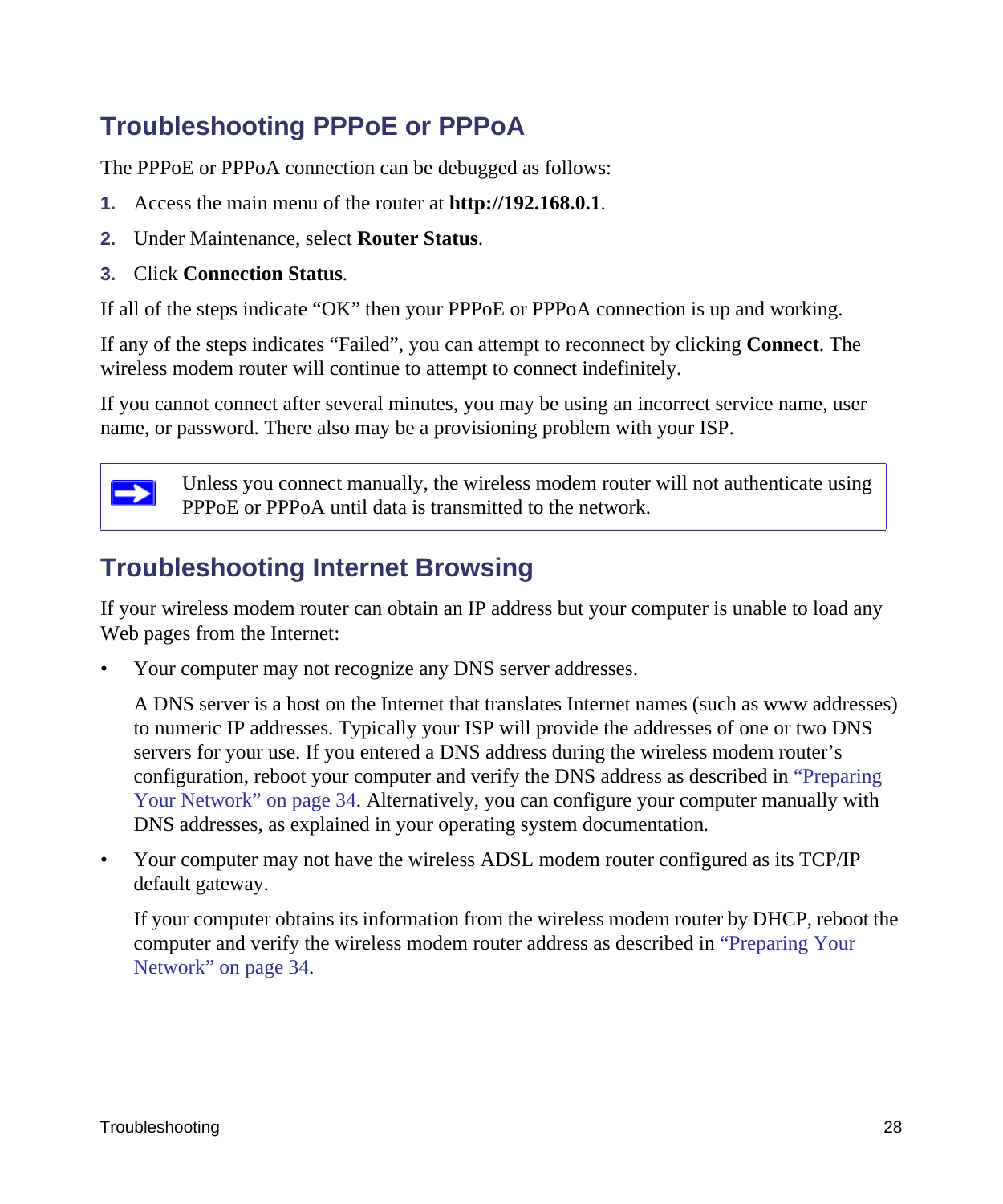## <span id="page-32-0"></span>**Troubleshooting a TCP/IP Network Using the Ping Utility**

Most TCP/IP terminal devices and routers contain a ping utility that sends an echo request packet to the designated device. The device then responds with an echo reply. Troubleshooting a TCP/IP network is made easy by using the ping utility in your computer.

### <span id="page-32-1"></span>**Testing the LAN Path to Your Router**

You can ping the router from your computer to verify that the LAN path to your router is set up correctly.

#### **To ping the router from a PC running Windows 95 or later:**

- **1.** From the Windows toolbar, click the Start button and select Run.
- **2.** In the field provided, type Ping followed by the IP address of the router, as in this example:

**ping 192.168.0.1**

**3.** Click **OK**.

You should see a message like this one:

Pinging *<IP address>* with 32 bytes of data

If the path is working, you see this message:

```
Reply from < IP address >: bytes=32 time=NN ms TTL=xxx
```
If the path is not working, you see this message:

Request timed out

If the path is not functioning correctly, you could have one of the following problems:

- Wrong physical connections
	- Make sure the LAN port LED is on. If the LED is off, follow the instructions in ["LAN](#page-27-2)  [or Internet Port LEDs Not On" on page 24.](#page-27-2)
	- Check that the corresponding Link LEDs are on for your network interface card and for the hub ports (if any) that are connected to your workstation and router.
- Wrong network configuration
	- Verify that the Ethernet card driver software and TCP/IP software are both installed and configured on your PC or workstation.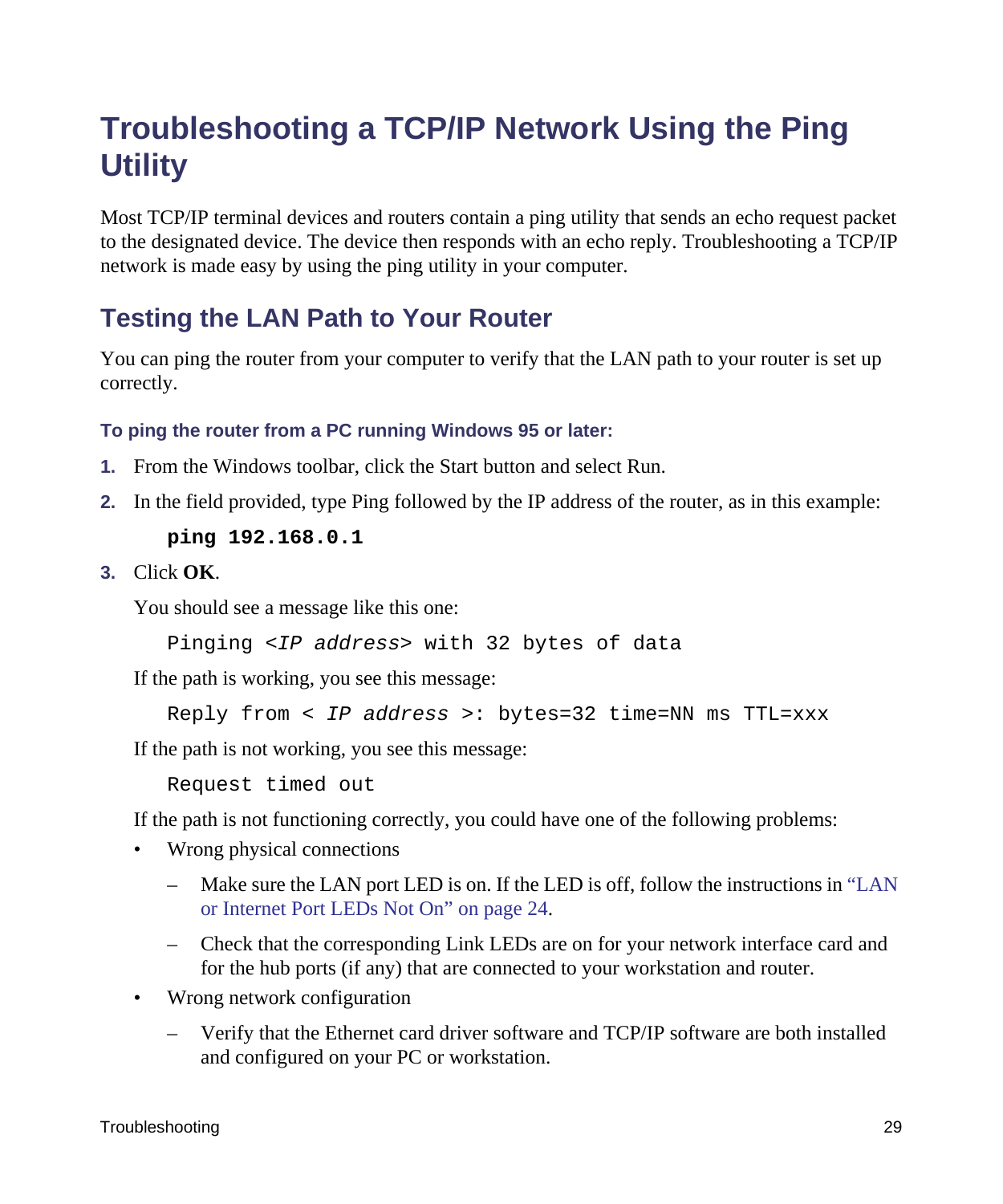– Verify that the IP address for your router and your workstation are correct and that the addresses are on the same subnet.

### <span id="page-33-0"></span>**Testing the Path from Your Computer to a Remote Device**

After verifying that the LAN path works correctly, test the path from your PC to a remote device. From the Windows run menu, type:

#### **PING -n 10 <***IP address***>**

where **<***IP address***>** is the IP address of a remote device such as your ISP's DNS server.

If the path is functioning correctly, replies as in the previous section are displayed. If you do not receive replies:

- Check that your PC has the IP address of your router listed as the default gateway. If the IP configuration of your PC is assigned by DHCP, this information will not be visible in your PC's Network Control Panel. Verify that the IP address of the router is listed as the TCP/IP default gateway as described in ["Preparing Your Network" on page 34.](#page-37-2)
- Check to see that the network address of your PC (the portion of the IP address specified by the netmask) is different from the network address of the remote device.
- If your ISP assigned a host name to your PC, enter that host name as the Account Name in the Basic Settings menu.

## <span id="page-33-2"></span><span id="page-33-1"></span>**Restoring the Default Configuration and Password**

This section explains how to restore the factory default configuration settings, changing the router's administration password to **password** and the IP address to **192.168.0.1**. You can erase the current configuration and restore factory defaults by pressing the reset button on the bottom of the router. Use this method for cases when the administration password or IP address is not known.

To restore the factory default configuration settings, press the reset button on the bottom of the router following the steps below.

- **1.** Press and hold the reset button until the Power LED blinks red (about 6 seconds).
- **2.** Release the reset button and wait for the router to reboot.The Power LED will blink red three times and then will turn green when the default configuration settings have been restored.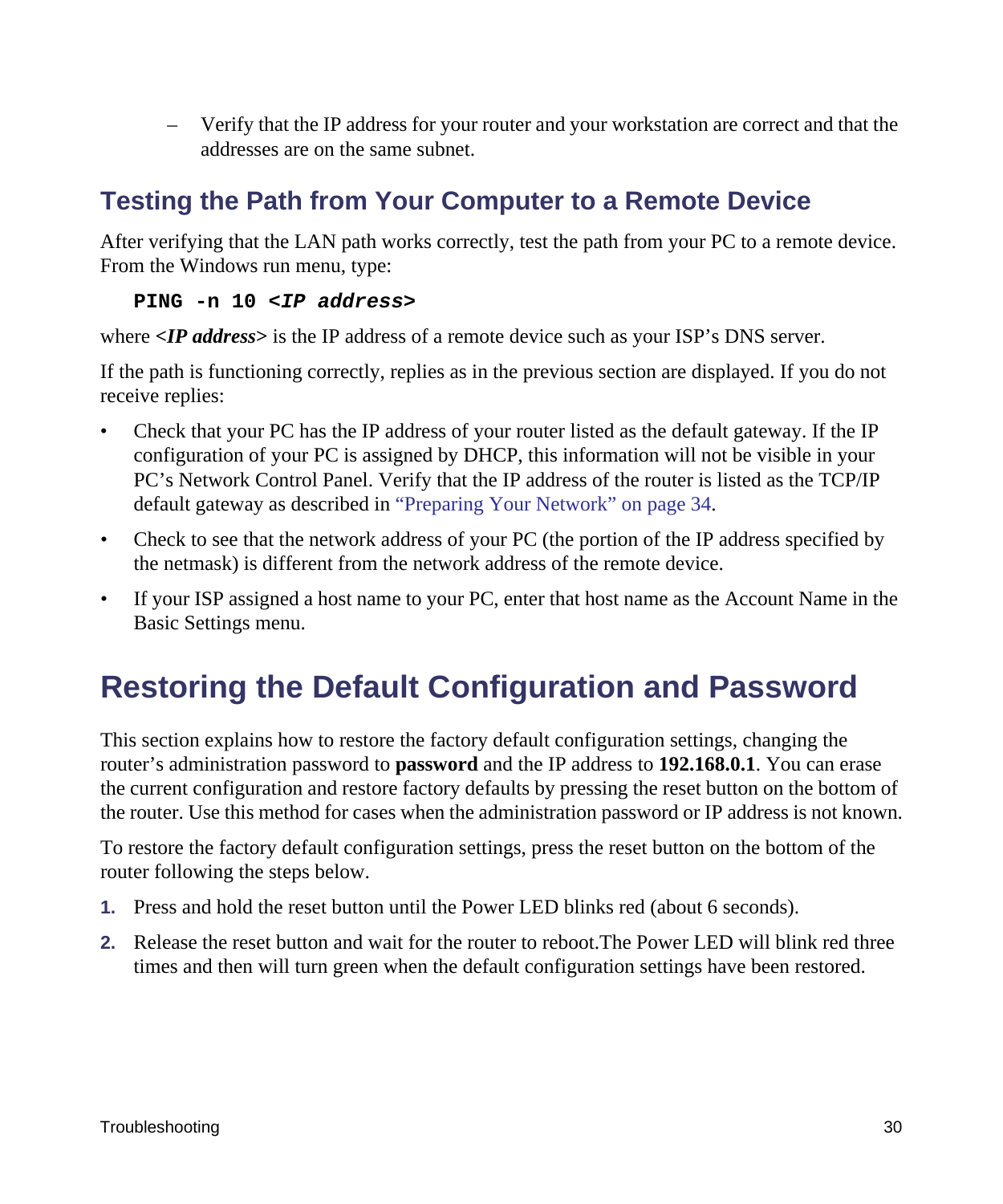# **Technical Specifications**

<span id="page-34-0"></span>This appendix provides technical specifications for the wireless modem router.

## <span id="page-34-1"></span>**General Specifications**

| <b>Network Protocol and Standards Compatibility</b> |                                                                                                                        |  |
|-----------------------------------------------------|------------------------------------------------------------------------------------------------------------------------|--|
| Data and Routing Protocols:                         | TCP/IP, RIP-1, RIP-2, DHCP, PPPoE or PPPoA, RFC 1483 Bridged<br>or Routed Ethernet, and RFC 1577 Classical IP over ATM |  |
| <b>Power Adapter</b>                                |                                                                                                                        |  |
| North America:                                      | 120V, 60 Hz, input                                                                                                     |  |
| UK, Australia:                                      | 240V, 50 Hz, input                                                                                                     |  |
| Europe:                                             | 230V, 50 Hz, input                                                                                                     |  |
| All regions (output):                               | 12 V AC @ 1.0A output                                                                                                  |  |
| <b>Physical</b>                                     |                                                                                                                        |  |
| Dimensions:                                         | $6.80" \times 5.03" \times 1.28"$<br>172.7 mm x 127.7 mm x 32.5 mm                                                     |  |
| Weight:                                             | $0.61$ lbs.<br>0.275 kg                                                                                                |  |
| <b>Environmental</b>                                |                                                                                                                        |  |
| Operating temperature:                              | 0° to 40° C (32° to 104° F)                                                                                            |  |
| Operating humidity:                                 | 10% to 90% relative humidity, noncondensing                                                                            |  |
| Storage temperature:                                | $-20^{\circ}$ to 70° C ( $-4^{\circ}$ to 158° F)                                                                       |  |
| Storage humidity:                                   | 5 to 95% relative humidity, noncondensing                                                                              |  |
| <b>Regulatory Compliance</b>                        |                                                                                                                        |  |
| Meets requirements of:                              | FCC Part 15 Class B; VCCI Class B; EN 55 022 (CISPR 22), Class B                                                       |  |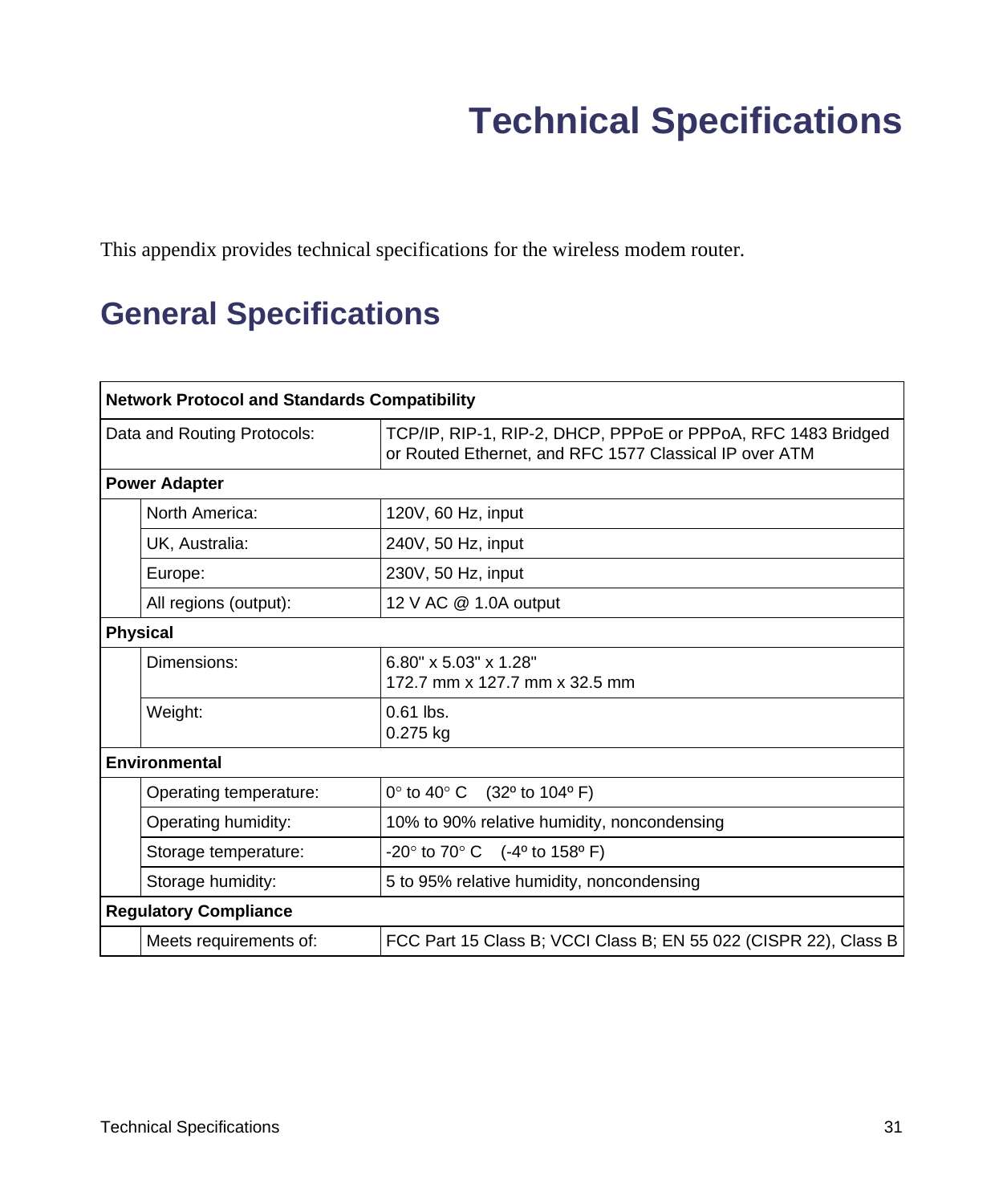| <b>Interface Specifications</b> |      |                                                         |
|---------------------------------|------|---------------------------------------------------------|
|                                 | LAN: | 10BASE-T or 100BASE-Tx, RJ-45                           |
|                                 | WAN: | ADSL, Dual RJ-11, pins 2 and 3<br>T1.413. G.DMT. G.Lite |

## <span id="page-35-0"></span>**Default Configuration**

To reset you router to the default settings, see ["Restoring the Default Configuration and Password"](#page-33-2)  [on page 30.](#page-33-2) Your router will return to the factory configuration settings that are shown in the table below.

| <b>Feature</b> |                                 | <b>Default Behavior</b>                                  |
|----------------|---------------------------------|----------------------------------------------------------|
|                | <b>Router Login</b>             |                                                          |
|                | User Login URL                  | http://www.routerlogin.net or http://www.routerlogin.com |
|                | User Name (case sensitive)      | admin                                                    |
|                | Login Password (case sensitive) | password                                                 |
|                | <b>Internet Connection</b>      |                                                          |
|                | <b>WAN MAC Address</b>          | Use Default address                                      |
|                | <b>WAN MTU Size</b>             | 1492                                                     |
|                | Port Speed                      | AutoSense                                                |
|                | <b>Local Network (LAN)</b>      |                                                          |
|                | Lan IP                          | 192.168.0.1                                              |
|                | Subnet Mask                     | 255.255.255.0                                            |
|                | <b>RIP Direction</b>            | None                                                     |
|                | <b>RIP Version</b>              | <b>Disabled</b>                                          |
|                | <b>RIP Authentication</b>       | None                                                     |
|                | <b>DHCP Server</b>              | Enabled                                                  |
|                | <b>DHCP Starting IP Address</b> | 192.168.0.2                                              |
|                | DHCP Ending IP Address          | 192.168.0.254                                            |
|                | DM <sub>Z</sub>                 | <b>Disabled</b>                                          |
|                | Time Zone                       | <b>GMT</b>                                               |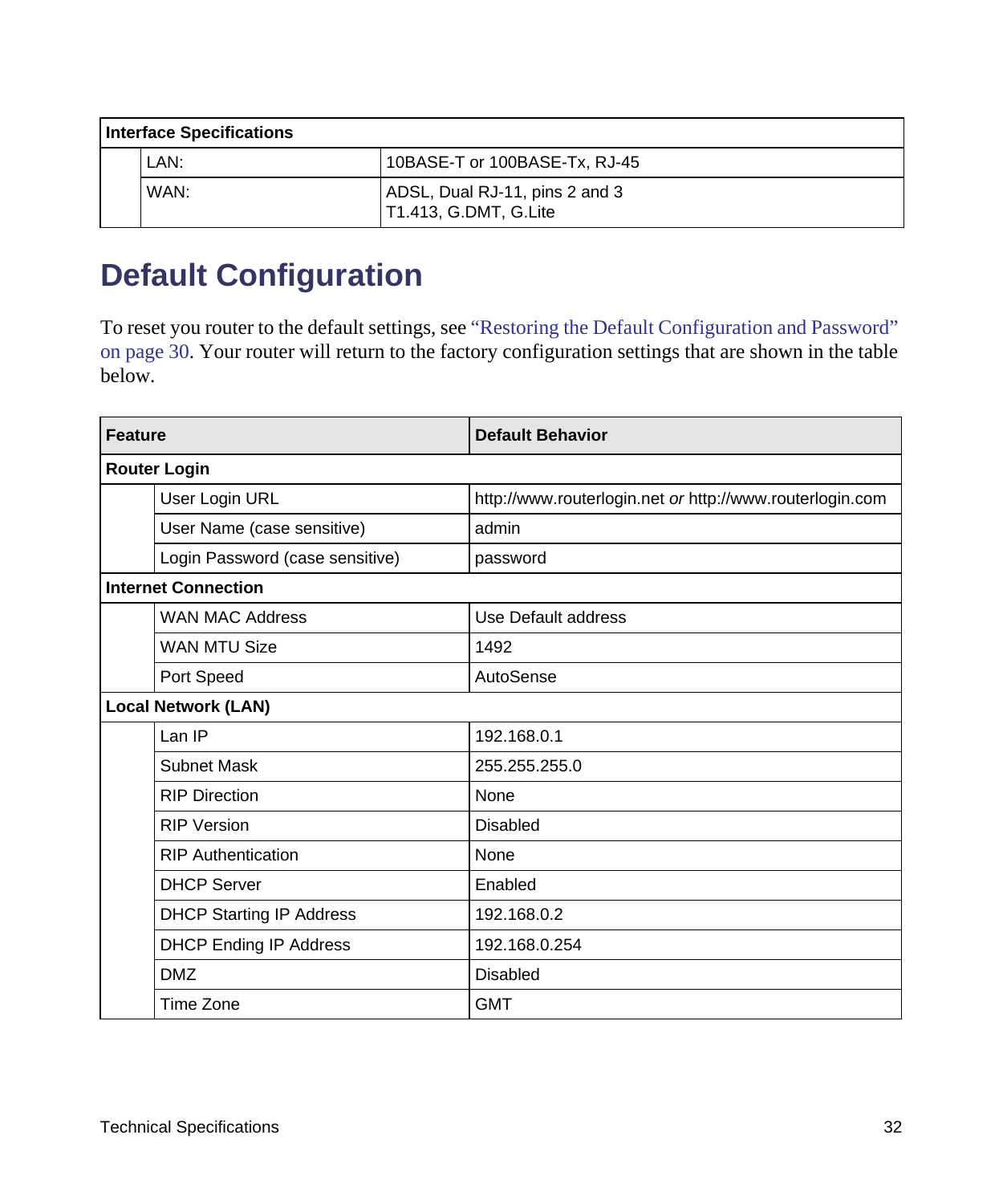| <b>Feature</b>                                          | <b>Default Behavior</b>                                          |
|---------------------------------------------------------|------------------------------------------------------------------|
| Time Zone Adjusted for Daylight Saving<br>Time          | <b>Disabled</b>                                                  |
| <b>SNMP</b>                                             | <b>Disabled</b>                                                  |
| <b>Firewall</b>                                         |                                                                  |
| Inbound (communications coming in from<br>the Internet) | Disabled (except traffic on port 80, the http port)              |
| Outbound (communications going out to<br>the Internet)  | Enabled (all)                                                    |
| Source MAC filtering                                    | <b>Disabled</b>                                                  |
| <b>Wireless</b>                                         |                                                                  |
| <b>Wireless Communication</b>                           | Enabled                                                          |
| <b>SSID Name</b>                                        | <b>NETGEAR</b>                                                   |
| Security                                                | <b>Disabled</b>                                                  |
| <b>Broadcast SSID</b>                                   | Enabled                                                          |
| <b>Transmission Speed</b>                               | Autoa                                                            |
| Country/Region                                          | United States (in North America; otherwise, varies by<br>region) |
| <b>RF Channel</b>                                       | Auto                                                             |
| <b>Operating Mode</b>                                   | Up to 130 Mbps                                                   |
| Data Rate                                               | <b>Best</b>                                                      |
| <b>Output Power</b>                                     | Full                                                             |
| <b>Access Point</b>                                     | Enabled                                                          |
| <b>Authentication Type</b>                              | Open System                                                      |
| <b>Wireless Card Access List</b>                        | All wireless stations allowed                                    |

a. Maximum Wireless signal rate derived from IEEE Standard 802.11 specifications. Actual throughput will vary. Network conditions and environmental factors, including volume of network traffic, building materials and construction, and network overhead, lower actual data throughput rate.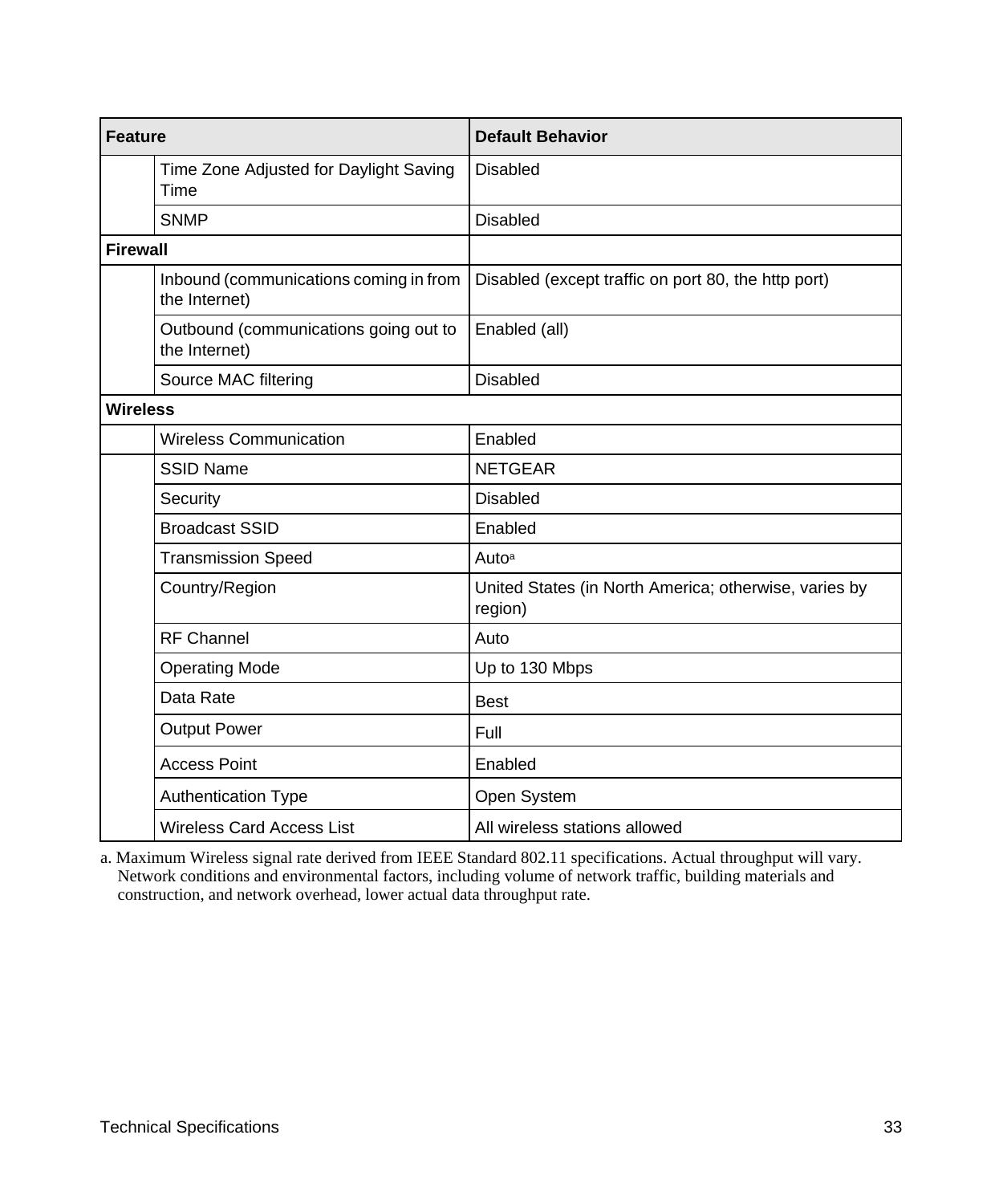## <span id="page-37-1"></span>**Related Documents**

<span id="page-37-0"></span>This appendix provides links to reference documents you can use to gain a more complete understanding of the technologies used in your NETGEAR product.

<span id="page-37-2"></span>

| <b>Document</b>                   | Link                                                              |
|-----------------------------------|-------------------------------------------------------------------|
| <b>ITCP/IP Networking Basics</b>  | http://documentation.netgear.com/reference/enu/tcpip/index.htm    |
| <b>Wireless Networking Basics</b> | http://documentation.netgear.com/reference/enu/wireless/index.htm |
| <b>Preparing Your Network</b>     | http://documentation.netgear.com/reference/enu/wsdhcp/index.htm   |
| Virtual Private Networking Basics | http://documentation.netgear.com/reference/enu/vpn/index.htm      |
| Glossary                          | http://documentation.netgear.com/reference/enu/glossary/index.htm |